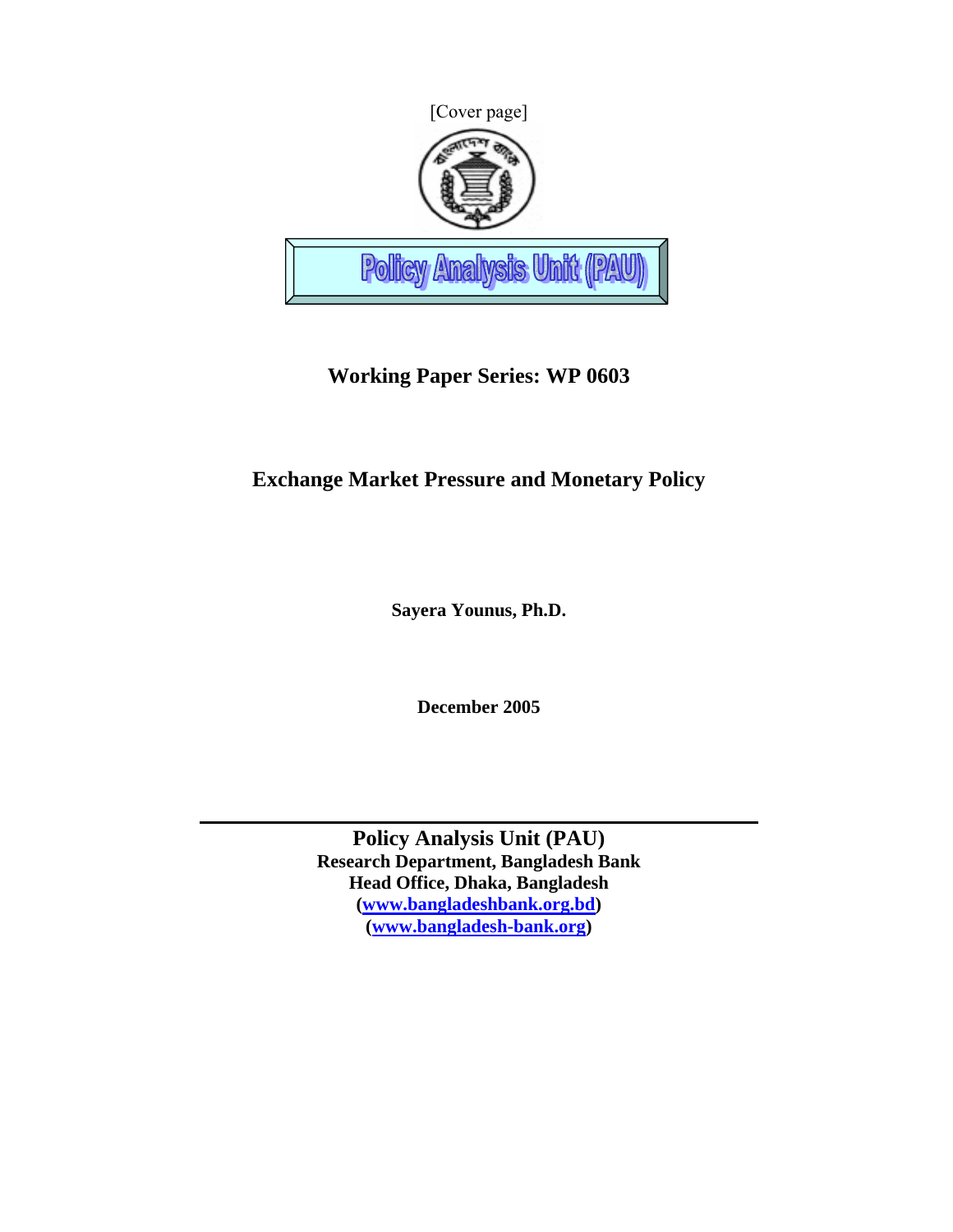

**Policy Analysis Unit\* (PAU)** 

**Working Paper Series: WP 0603** 

# **Exchange Market Pressure and Monetary Policy**

By **Sayera Younus, Ph.D.** Research Economist Policy Analysis Unit Bangladesh Bank Head Office, Dhaka Email: sayera33@yahoo.com

# **December 2005**

# **Copyright © 2005 by Bangladesh Bank**

*\* The Bangladesh Bank (BB), in cooperation with the World Bank Institute (WBI), has formed the Policy Analysis Unit (PAU) within its Research Department in July 2005. The aim behind this initiative*  is to upgrade the capacity for research and policy analysis at BB. As part of its mandate PAU will *publish, among other, several Working Papers on macroeconomic research completed by its staff every quarter. The precise topics of these papers are chosen by the Resident Economic Adviser in consultation with the PAU members. These papers reflect research in progress, and as such comments are most welcome. It is anticipated that a majority of these papers will eventually be published in learned journals after the due review process. Neither the Board of Directors nor the management of Bangladesh Bank, nor WBI, nor any agency of the Government of Bangladesh or the World Bank Group necessarily endorses any or all of the views expressed in these papers. The latter reflect judgement based on professional analysis carried out by the staff of the Policy Analysis Unit, and hence the usual caveat as to the veracity of research reports applies.*

**[An electronic version of this paper is available at www.bangladeshbank.org.bd/research/pau.html]**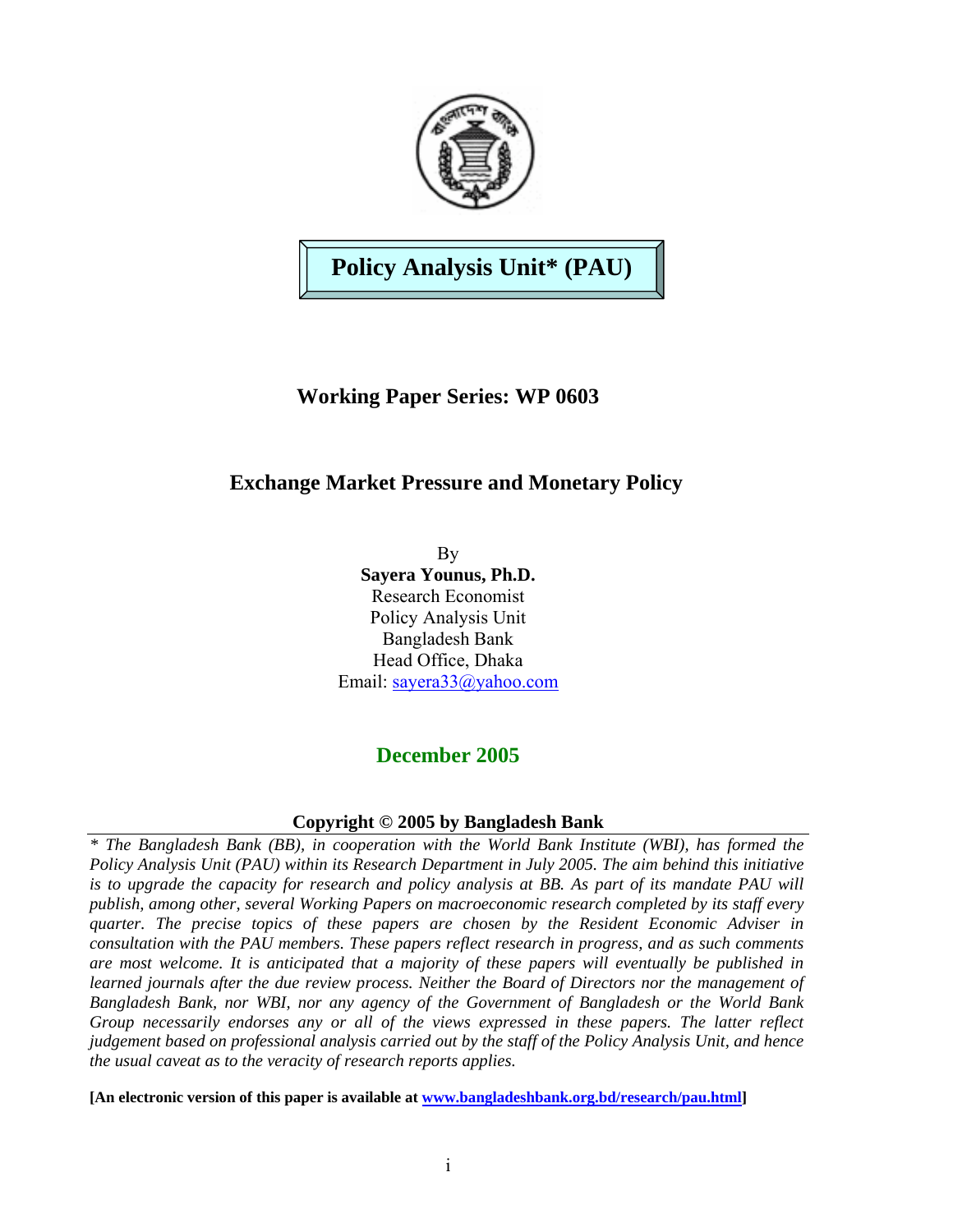## **List of Contents**

| • Abstract                                                                                          | iv |
|-----------------------------------------------------------------------------------------------------|----|
| 1. Introduction                                                                                     | 01 |
| 2. Theoretical Background                                                                           | 02 |
| 3. Literature Review                                                                                | 04 |
| 4. Model Variables                                                                                  | 07 |
| 5. Econometric Methodology                                                                          | 08 |
| 5.1<br>Error Correction Model (ECM)                                                                 | 08 |
| 5.2<br>Vector Error Correction Model (VECM)                                                         | 10 |
| 5.3<br>Variance Decomposition (VDCs) of Exchange Market                                             |    |
| Pressure (EMP) using BDT/USD Nominal Exchange Rate                                                  | 11 |
| Variance Decomposition (VDCs) of EMP using BDT/INR<br>5.4                                           |    |
| Nominal Exchange Rate                                                                               | 12 |
| 5.5<br>Impulse Response Function (IRFs) of the EMP using                                            |    |
| <b>BDT/USD Nominal Exchange Rate</b>                                                                | 13 |
| 5.6<br>Impulse Response Function (IRFs) of EMP using                                                |    |
| <b>BDT/INR Nominal Exchange Rate</b>                                                                | 13 |
| Analysis of the results from ECM and VECM<br>5.7                                                    | 13 |
| 5.8<br>Evidence from Raw data                                                                       | 13 |
| 6. Conclusion                                                                                       | 16 |
| 7. References                                                                                       | 26 |
| <b>Tables</b>                                                                                       |    |
| Table-1: Literature Review                                                                          | 04 |
| Table-2: Dependent Variable: EMP (BDT vis-a-vis USD)                                                | 17 |
| Table-3: Dependent Variable: EMP (BDT vis-a-vis INR Rupee)                                          | 18 |
| Table-4. Variance Decomposition of EMP using BDT/USD Nominal                                        |    |
| exchange rate (NER) and Cholesky ordering as: $p_1^*$ , mm, d, y and EMP                            | 19 |
| Table-5. Variance Decomposition of EMP using BDT/INR NER and                                        |    |
| Cholesky ordering: $p_1^*$ , mm, d, y and EMP                                                       | 20 |
| <b>Figures</b>                                                                                      |    |
| Figure-1: Trends of EMP and Domestic Credit Growth when BDT/INR NER is used                         | 14 |
| Figure-2: Trends of EMP and Domestic Credit Growth when BDT/USD NER is used                         | 14 |
| Figure-3 Trends of EMP and Inflation when BDT/INR NER is used                                       | 14 |
| Figure-4: Trends of EMP and Inflation when BDT/USD NER is used                                      | 14 |
| Figure-5: Trends of International Reserves of Bangladesh                                            | 15 |
| Figure-6: Trends of Growth of International Reserves                                                | 15 |
| Figure-7: Trends of Growth Rate BDT/INR VS. BDT/USD Nominal Exchange Rate                           | 15 |
| Figure-8: Trends of Growth Rate of BDT/USD and International Reserves                               | 15 |
| Figure-9: Responses of EMP due to shocks to d, mm, p <sub>1</sub> *, and y estimated at lag 4 using |    |
| BDT/USD exchange rate and Cholesky ordering: $p_1^*$ , mm, d, y and EMP.                            | 21 |
| Figure-10: Responses of EMP due to shocks to d, mm, $p_1^*$ , and y estimated at lag 8              |    |
| using BDT/USD exchange rate and Cholesky ordering: $p_1^*$ , mm, d, y and EMP                       | 22 |
| Figure-11: Responses of EMP due to shocks to d, mm, $p_2^*$ , and y estimated at lag 4              |    |
| using BDT/INR exchange rate and Cholesky ordering: $p_2^*$ , mm, d, y and                           | 23 |
| Figure-12: Responses of EMP due to shocks to d, mm, $p_2$ <sup>*</sup> , and y estimated at lag 8   |    |
| using BDT/INR exchange rate and Cholesky ordering: p <sub>2</sub> *, mm, d, y and EMP               | 24 |
|                                                                                                     |    |
| Appendix: Variable List                                                                             | 25 |
|                                                                                                     |    |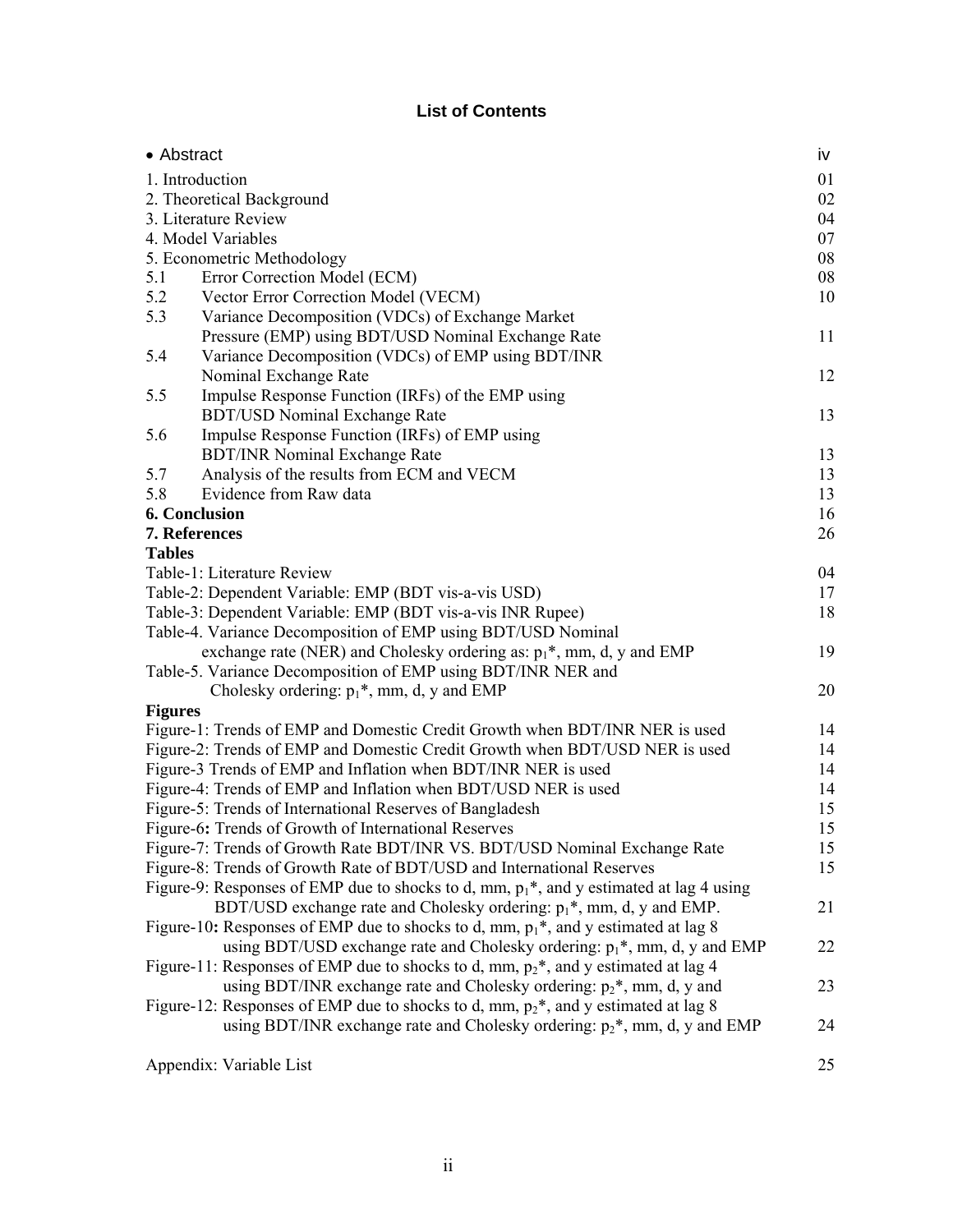# **Exchange Market Pressure and Monetary Policy**

### **Sayera Younus, Ph.D.1**

December 2005

#### **Abstract**

The objective of this study is to examine empirically the impact of monetary policy on exchange market pressure (EMP) in Bangladesh. EMP is measured as the sum of percentage change of international reserves scaled by the monetary base and percentage change of nominal exchange rate appreciation. Domestic credit, the domestic component of monetary base, which is considered the variable directly controlled by policy makers is used as measure of monetary policy. Because Bangladesh is a small open economy and the U.S. and India are the major trading partners of Bangladesh. BDT/USD and BDT/INR nominal exchange rates are used to estimate separate EMP models. The percentage change in the consumer price index of the U.S. and India are used as the foreign inflation rates.

 Quarterly data from 1976:2 to 2003:1 are used to examine Girton and Roper's (1977) monetary model of the EMP. Engle and Granger's (1987) two-step single-equation error correction model (ECM) and Impulse response functions (IRFs) and variance decompositions (VDCs) derived from a vector error correction model (VECM), are used to examine the model. The estimated coefficient of domestic credit derived from the ECM shows that domestic credit has a significant and negative impact on EMP. The IRFs and VDCs derived from the VECM also indicate that monetary policy, measured by domestic credit, has a significant and negative impact on EMP. This implies that the monetary authority in Bangladesh may reduce the exchange market pressure by either reducing foreign reserves or depreciating domestic currency.

*Keywords: Monetary Policy, Exchange Market Pressure.* 

 $\overline{a}$ 

<sup>&</sup>lt;sup>1</sup> The author of this report, Dr. Sayera Younus is Research Economist and Joint Director at the Research Department of Bangladesh Bank, Head office, Dhaka, Email: sayera33@yahoo.com. The author would like to thank Professor Mark Wheeler, Dr. Eskander Alvi, Dr. Kevin Corder, and Professor Syed M. Ahsan, WBI Resident Economic Adviser for their valuable comments and suggestions in the earlier versions of this report. However, any remaining errors are the author's own.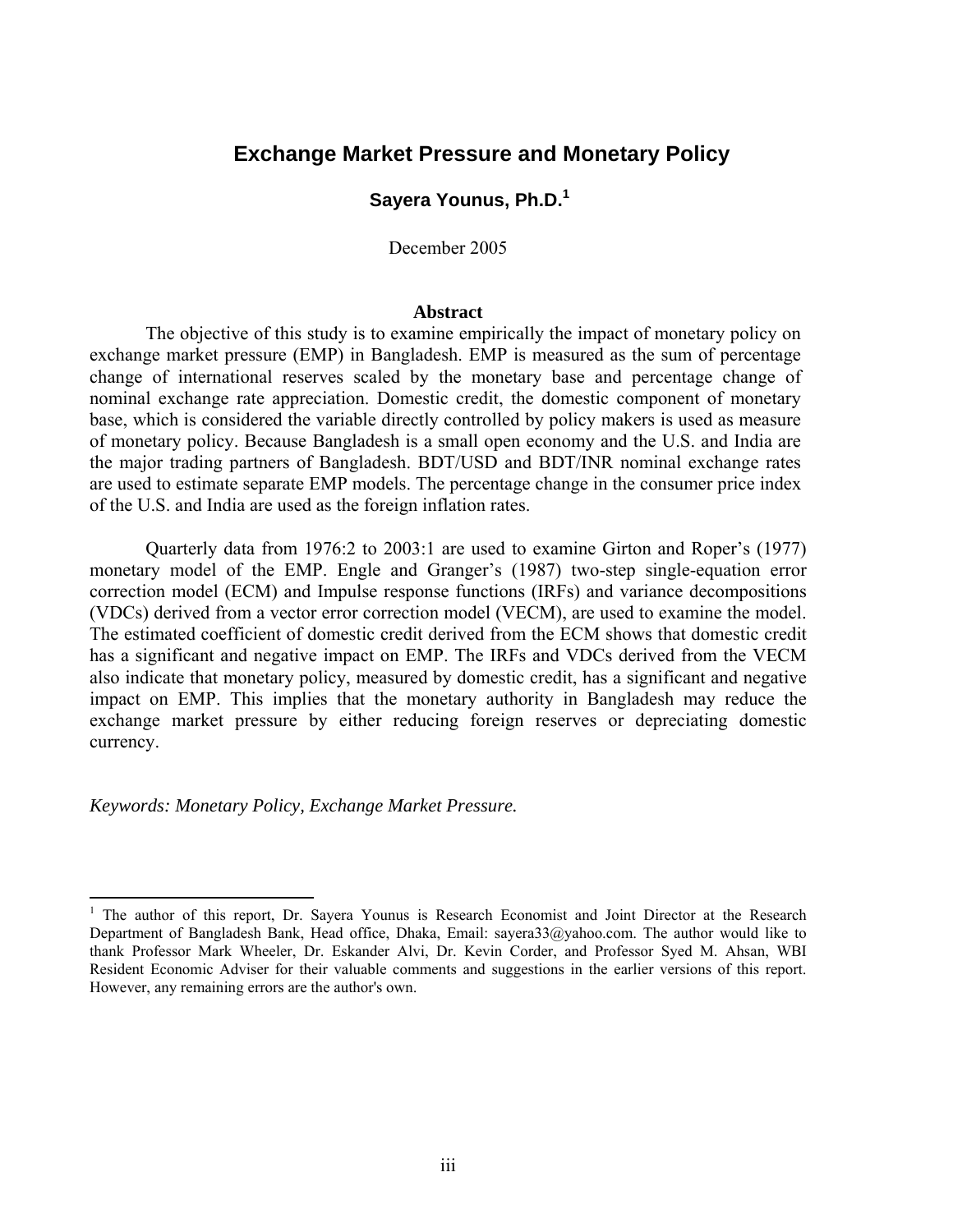#### **Exchange Market Pressure and Monetary Policy**

-Sayera Younus, Ph.D.

#### **I. Introduction**

Effective management of foreign exchange is very important to achieve tolerable inflation and a desired level of economic growth for a country. The intention of this paper is to examine the impact of monetary policy on exchange market pressure (EMP), and determine whether the Bangladesh Bank deals with it by depreciating the exchange rate, by drawing down on official reserves, or by using a combination of the two.

The monetary approach to the balance of payments is based on the assumption of fixed exchange rate, while the monetary approach to exchange rate determination is based on perfectly flexible exchange rate. In practice, many countries have neither a fixed nor a perfectly flexible exchange rate. In order to overcome the limitations of the traditional monetary approach to the balance of payments and exchange rate determination, Girton and Roper (1977) developed the concept of exchange market pressure, which can be used in a fixed exchange rate regime, a flexible exchange rate regime and a managed float exchange rate regime. In the fixed exchange rate regime, the change of the exchange rate will be zero, while in flexible exchange rate regime, the change of international reserves will be zero, and in the managed float, the exchange market pressure is absorbed by either currency depreciation, or reserves losses, or a combination of the two. Girton and Roper (1977) defined EMP as the sum of the percentage change in the nominal exchange rate appreciation and percentage change in international reserves scaled by the monetary base.

This study uses Girton and Roper's (1977) EMP model rather than monetary approach to balance of payments or the monetary approach exchange rate determination models to examine the exchange market pressure in Bangladesh. This is the first study that uses Girton and Roper's (1977) EMP model in Bangladesh. The traditional monetary approach uses either the exchange rate or international reserves as a dependent variable. This study uses sophisticated econometric techniques, namely Engle and Granger's (1987) single-equation error correction model (ECM) and a vector error correction model (VECM) to estimate the exchange market pressure. These techniques allow us to capture the non-stationarity properties in individual series. The existing literature on exchange market pressure does not use these techniques.

An analysis of the EMP model appropriate for Bangladesh because it experienced managed, pegged but adjustable flexible exchange rate regimes since the country's inception in 1971 until May 31, 2003. On May 31, 2003 the government of Bangladesh introduced a floating exchange rate system.

Following independence, Bangladesh's currency, the BDT continued to be pegged to U.K.'s pound sterling, the latter being the intervention currency. In order to control capital flight, the Government of Bangladesh imposed restrictions on foreign exchange. In the controlled exchange regime, a secondary market developed to satisfy the excess demand for foreign currency. In the secondary market, the foreign currency price was much higher than the official exchange rate. In May 1975, a major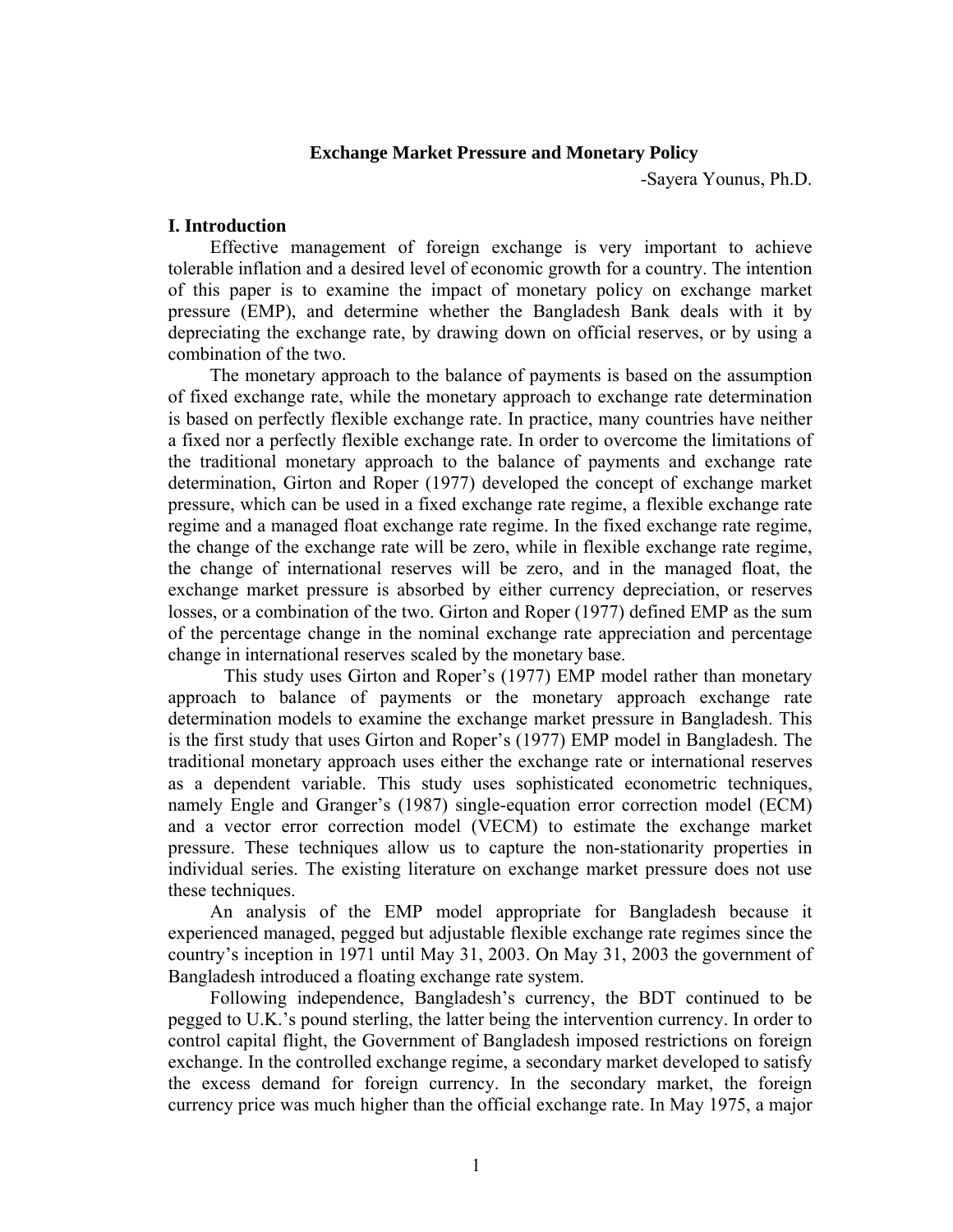step toward effective exchange management took place with a massive devaluation (by 37 percent) of the BDT. Since then, the central bank of Bangladesh pursued a policy of depreciating the Taka to improve the balance of payment deficits. It is worthwhile to mention here that in order to reduce balance of payment deficits, Bangladesh devalued her currency about 130 times over a thirty-year period.

In 1985, the intervention currency was changed to the U.S. dollar. This change was made because most of the official trade in Bangladesh is performed in the U.S. dollar rather than the pound sterling. In order to determine the strength of the Taka against foreign currency, a real effective exchange rate (REER) index was introduced in 1985.<sup>2</sup> Since then, the nominal exchange rate of Taka in relation to the U.S. dollar is determined daily by monitoring the REER index, the U.S. dollar being the intervention currency. Under the 'structural adjustment program' and the 'Financial Sector Reform Program' 'Taka' was declared convertible on the current account beginning March 24, 1994. Finally, the Bangladesh Government introduced a floating exchange rate system on May 31, 2003.

In order to examine how the monetary authority in Bangladesh handles exchange market pressure, this study estimates two-exchange market pressure models. One model uses the BDT/USD nominal exchange rate and the other uses BDT/INR nominal exchange rate to construct EMP. The U.S. and India are the major trading partners of Bangladesh.*<sup>3</sup>* At the same time, India is a significant competitor of Bangladesh.4 It is generally believed that in the developing countries currency devaluation is not a very popular policy tool to reduce exchange market pressure due to the possibility of higher debt burden and its impact on the domestic price level. It is a crucial issue to investigate empirically whether the monetary authority in Bangladesh reduces EMP by depreciating the domestic currency or depletion of international reserves or a combination of the two.

#### **2. Theoretical Background**

 Exchange market pressure arises due to disequilibrium between the growth rates of domestic supply of, and demand for, money. An excess supply of money creates an excess domestic demand for goods and services, which in turn increases demand for foreign goods and services, and results in reserves flowing out of the domestic money market. Girton and Roper (1977) argue that an excess supply of money relative to demand will result in some combination of currency depreciation and an outflow of foreign reserves. Following the models by Kim (1985), and Shiva and Bahmani-Oskooee (1998), a variant of the Girton-Roper model is outlined below:

<sup>&</sup>lt;sup>2</sup> REER is calculated by the following formula: REER index=(ERI\*CPI)  $B/Z$  (ER\*CPI)<sup>Wi</sup> where, ER=Exchange rate, CPI=Consumer Price Index, w=trade-weight share for each country, i=Particular country and B is for Bangladesh.

<sup>&</sup>lt;sup>3</sup> During the period of 2004, Bangladesh exports to the U.S. were \$1697.52, which was 25.72% of the total exports, while imports from India were \$1745.06, which was 17.36% of total imports (source: Direction of Trade, Quarterly 2005).

<sup>&</sup>lt;sup>4</sup> The BDT/INR exchange rate is a cross rate, which is calculated from the BDT/USD and the INR/USD nominal exchange rates.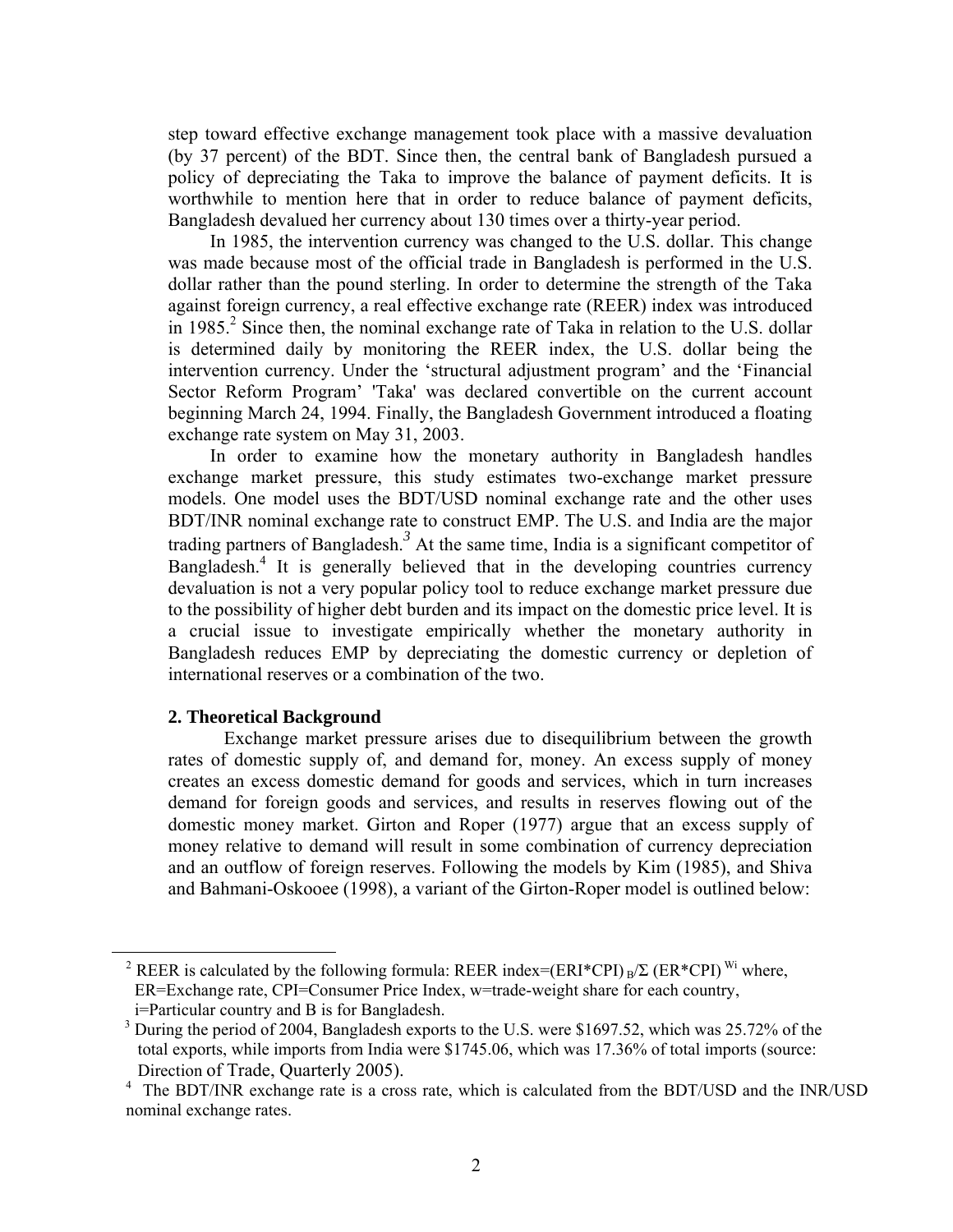*M kPY*.................(1) *<sup>d</sup>* =  $M^s = A(R+D)$ .........(2) *P* = *EP* \*......................(3)  $M^d = M^s$  (4)

Equation (1) represents the demand for nominal balances where P stands for the domestic price level and Y is real income, k is a fraction of nominal income that people want to hold as cash. Equation (2) is a nominal money supply equation. The money supply is the sum of the net foreign assets (R), the foreign component of the monetary base and the domestic assets (D), the domestic component of the monetary base multiplied by the money multiplier (A=M2/Monetary Base). Equation (3) represents a purchasing power parity condition where E is the nominal exchange rate, which is defined as the domestic currency per unit of foreign currency,  $P^*$  is the foreign price level.<sup>5</sup> Equation (4) represents a money market equilibrium identity where money demand equals money supply.

Substituting  $(1)$  and  $(2)$  into  $(4)$  we get

*kPY* = *A*(*R* + *D*)..........(5)

Replacing P by EP\*, we get

 $k(EP^*)Y = A(R+D)$ .......(6)

In terms of percentage change and rearranging terms, equation (6) can be rewritten as:

 $r - e = -d + p^* + y - a$ .......(7)

Where, r=the percentage change in international reserves;

e= the percentage change in the nominal exchange rate depreciation;

d=the percentage change in domestic credit;

p\*=the percentage change in the foreign price level;

y=the percentage change in domestic real income; and

a=the percentage change in the money multiplier;

Equation (7) states that an increase in the exchange market pressure due to an increase in the domestic credit decreases EMP either by reserves depletion or by currency depreciation. However, an increase in domestic real income, or foreign price level, or money multiplier also increases EMP.

Girton and Roper (1977), Connolly and Silveira (1979), and Shiva and Bahmani-Oskooee (1998) propose to include a variable  $Q=(e/r)$  to see whether the monetary authority respond to absorb exchange market pressure either by the exchange rate depreciation or reserves depletion. A significant and positive coefficient of Q implies that the monetary authority absorb more pressure by the exchange rate depreciation, while a significant and negative Q implies that more

<u>.</u>

 ${}^{5}$ An (\*) asterisk indicates foreign variable;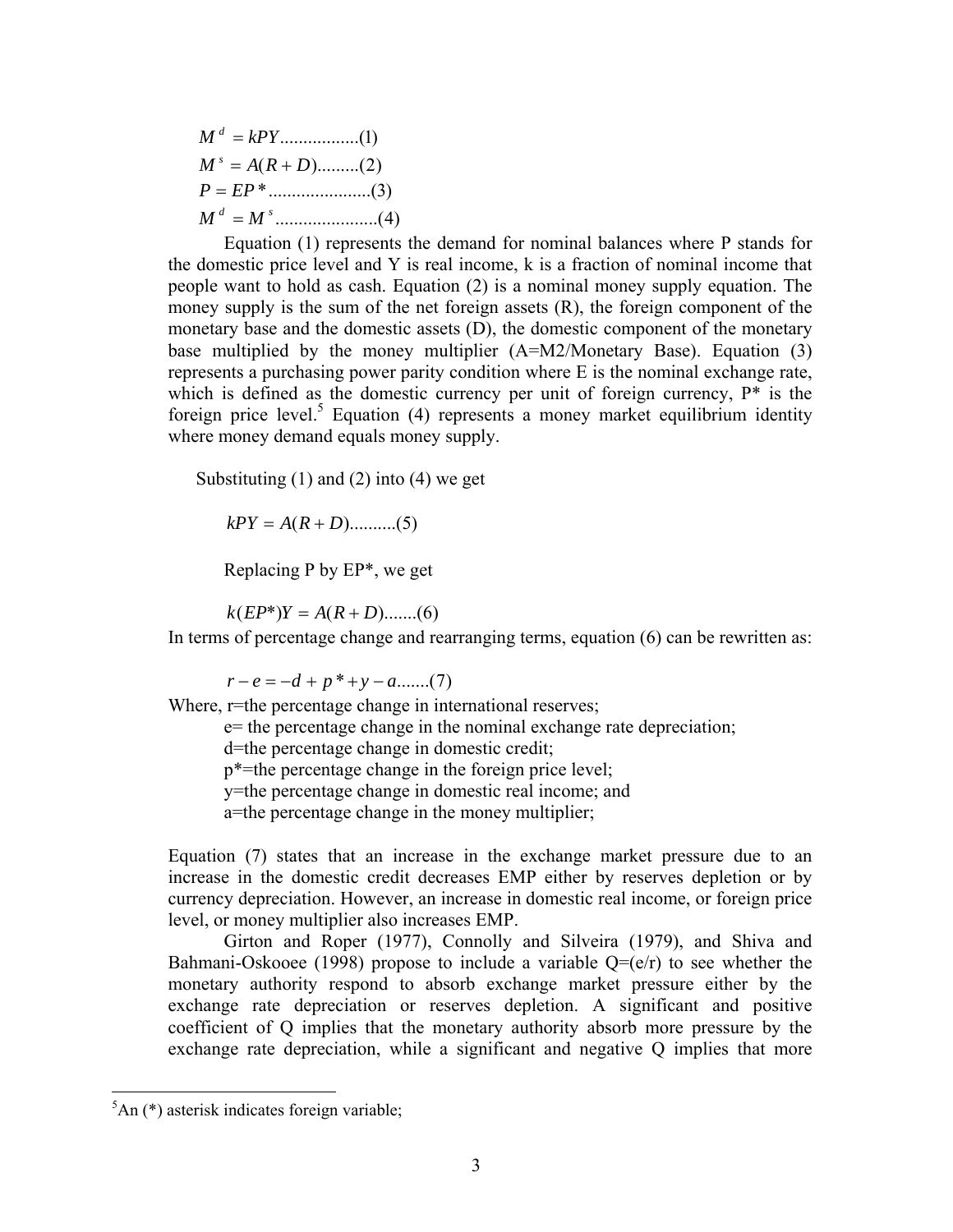pressure is absorbed by reserves losses. An insignificant coefficient implies that the monetary authority is not sensitive to components of EMP. The coefficient of Q is important in the sense that it allows us to see whether a country follows a traditional monetary approach to balance of payments or exchange rate determination model or Girton and Roper's (1977) exchange market pressure model where they use the sum of the growth rate of nominal exchange rate and the growth rate of the international reserves as an EMP variable.

## **3. Literature Review**

Several studies deal with exchange market pressure and monetary policy including Girton and Roper (1977), Connolly and Silveira (1979), Hodgson and Schneck (1981), Kim (1985), Wohar and Lee (1992), Mah (1998), Bahmani, and Shiva (1998), Mathur (1999), Pollard (1999), Pentecost, Hooydonk and Poeck (2001) & Tanner (2001). In Table-1, a brief description of the empirical findings of the above studies are given.

| <b>Author</b>                         | Country(s)                                                                                                         | <b>Hypoth</b>                            | <b>Method</b>          | <b>Results</b>                                                                                                                                                                                                                                                                                                                                                                                                                                                                           |
|---------------------------------------|--------------------------------------------------------------------------------------------------------------------|------------------------------------------|------------------------|------------------------------------------------------------------------------------------------------------------------------------------------------------------------------------------------------------------------------------------------------------------------------------------------------------------------------------------------------------------------------------------------------------------------------------------------------------------------------------------|
| (s)                                   | /Period                                                                                                            | esis                                     | -ology                 |                                                                                                                                                                                                                                                                                                                                                                                                                                                                                          |
|                                       | (s)                                                                                                                | <b>Tested</b>                            |                        |                                                                                                                                                                                                                                                                                                                                                                                                                                                                                          |
| Girton<br>and<br>Roper<br>(1977)      | Canada<br>1952-1974                                                                                                | Monetary<br>approach<br>to<br><b>EMP</b> | Cochrane<br>$-Orcut's$ | The growth rate of domestic credit is<br>significant and negative while the growth<br>rate of the U.S. monetary base is significant<br>positive. The growth rate of domestic income<br>and foreign income are statistically<br>significant and positive, while the growth<br>rate of foreign income is statistically<br>significant and negative                                                                                                                                         |
| Connolly<br>and<br>Silveira<br>(1979) | <b>Brazil</b><br>sample<br>period<br>1955 to 1975<br>and 1962 to<br>1975                                           | Monetary<br>Approac<br>h to EMP          | Cochrane<br>-Orcutt    | Domestic credit as a measure of monetary<br>policy variable, the U.S. wholesale price<br>index as a foreign inflation and the three-<br>year moving average of real GDP as a<br>measure of income performs well in the<br>sample; all the variables<br>latter<br>are<br>statistically significant with the expected<br>sign. In the sample period from 1955 to<br>1975, only the coefficient of domestic credit<br>is significant. The coefficient of Q turns out<br>to be insignificant |
| Hodgson<br>and<br>Schneck<br>(1981)   | Canada,<br>France,<br>West<br>Germany,<br>Belgium, the<br>Netherlands,<br>Switzerland,<br>and the UK<br>For the UK | Monetary<br>Approac<br>h to EMP          | 2 SLS                  | The coefficient of domestic inflation is<br>significant for Canada only, while the<br>coefficients on domestic and world income<br>significant only for France.<br>The<br>are<br>coefficient of the growth rate of domestic<br>money multiplier is significant and negative<br>for Germany, Belgium, the Netherlands and<br>Switzerland. The coefficient of the growth<br>rate of the world money multiplier is<br>insignificant for all the countries. The                              |

 **Table-1: Literature Review**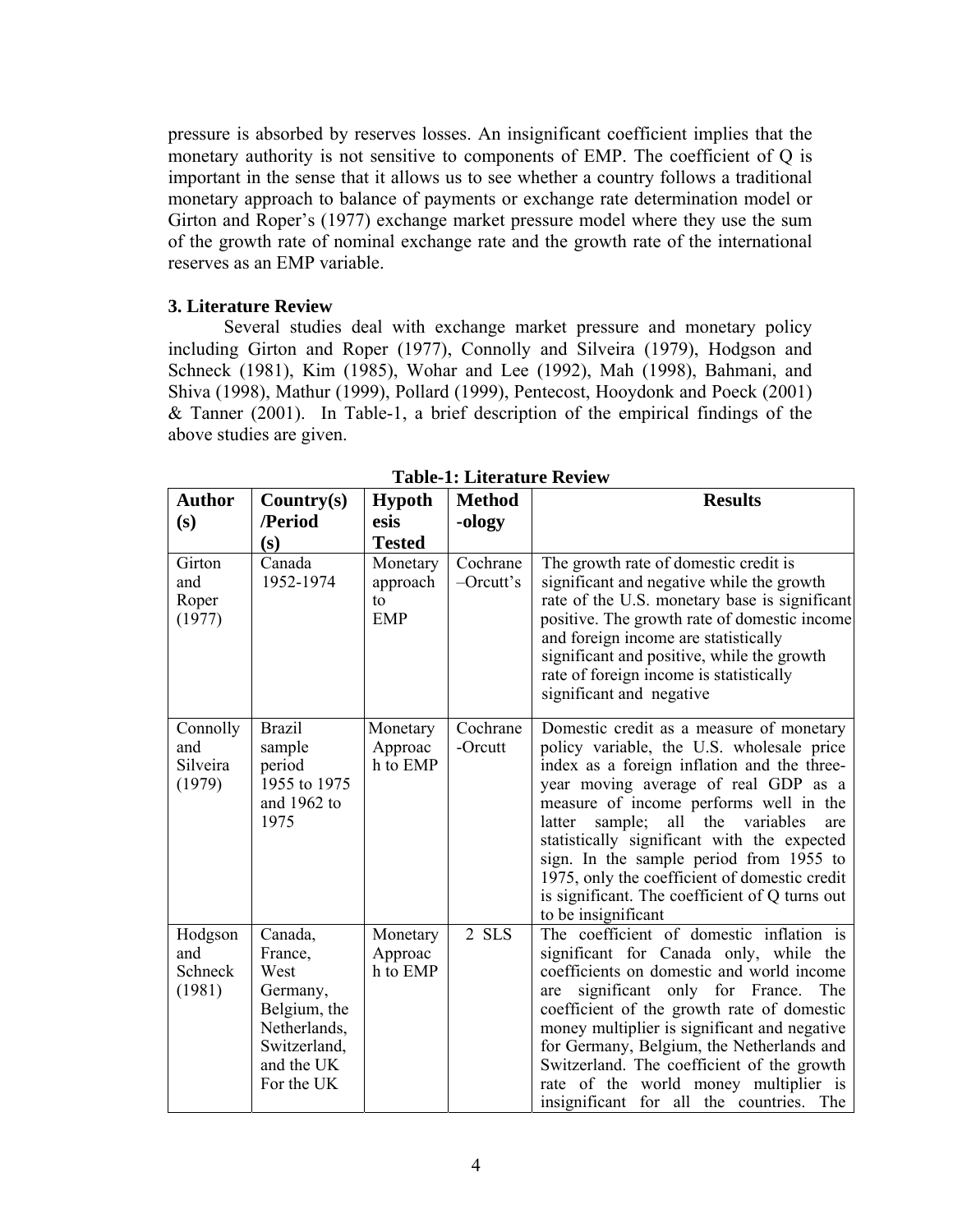|                            | Sample period<br>covers 1964:2<br>to $1976:1$ for<br>Germany<br>and for the<br>rest of the<br>countries<br>from 1959:2<br>to 1976:1 |                                                   |                                  | coefficient on the growth rate of world<br>reserves is significant and positive for<br>France and Belgium, and the coefficient of<br>the growth rate of the world credit is<br>significant and positive only for the<br>Netherlands. The coefficient of home<br>domestic credit is significant and negative<br>for all countries except for France and<br>Switzerland. The coefficient on the rate of<br>change in the forward exchange rate is<br>significant and positive for Belgium, the<br>Netherlands and Switzerland                                                                                                                                                                                                                                                                                                                                                                                                                                                                                                                                                      |
|----------------------------|-------------------------------------------------------------------------------------------------------------------------------------|---------------------------------------------------|----------------------------------|----------------------------------------------------------------------------------------------------------------------------------------------------------------------------------------------------------------------------------------------------------------------------------------------------------------------------------------------------------------------------------------------------------------------------------------------------------------------------------------------------------------------------------------------------------------------------------------------------------------------------------------------------------------------------------------------------------------------------------------------------------------------------------------------------------------------------------------------------------------------------------------------------------------------------------------------------------------------------------------------------------------------------------------------------------------------------------|
| Kim<br>(1985)              | Korea<br>1980<br>to 1983                                                                                                            | Monetar<br>y<br>Approac<br>h to EMP               | <b>OLS</b>                       | Domestic credit and Korea's real wage<br>income variable are statistically significant<br>with the expected sign except for the<br>foreign rate of inflation.                                                                                                                                                                                                                                                                                                                                                                                                                                                                                                                                                                                                                                                                                                                                                                                                                                                                                                                    |
| Wohar<br>and Lee<br>(1992) | Japan<br>1959<br>to 1991                                                                                                            | Girton and<br>Ropers<br>(1977)EM<br>P<br>model    | Cochrane<br>-Orcutt              | In the first model, domestic credit, the<br>money multiplier, domestic income, the<br>foreign money supply, and inflation and<br>interest rate differentials between domestic<br>economy and the U.S. are all statistically<br>significant with the expected sign except for<br>foreign income.<br>In the second alternative model, the foreign<br>interest rate, domestic credit,<br>money<br>multiplier, domestic income, and the<br>inflation and interest rate differentials<br>between Japan and the United States are<br>also significant with the expected signs<br>except for foreign inflation. The estimated<br>results perform poorly in terms of the<br>significance of the variables for the<br>restricted Girton and Ropers (1977) model.<br>In this case, only the coefficients of the<br>domestic credit and domestic income are<br>statistically significant with the expected<br>signs. They find a statistically significant<br>and negative coefficient for $Q=(-e-1)/(r-1)$<br>implying that monetary authority absorb<br>more pressure by reserves losses. |
| Mah<br>(1998)              | Korea<br>1980:1<br>to 1993:1                                                                                                        | Girton<br>and<br>Ropers<br>(1977)<br>EMP<br>model | Hildreth-<br>Lu search<br>method | Domestic credit, the trade-weighted foreign<br>wholesale price index, domestic real income<br>and the money multiplier all coefficients are<br>statistically significant with the expected<br>sign                                                                                                                                                                                                                                                                                                                                                                                                                                                                                                                                                                                                                                                                                                                                                                                                                                                                               |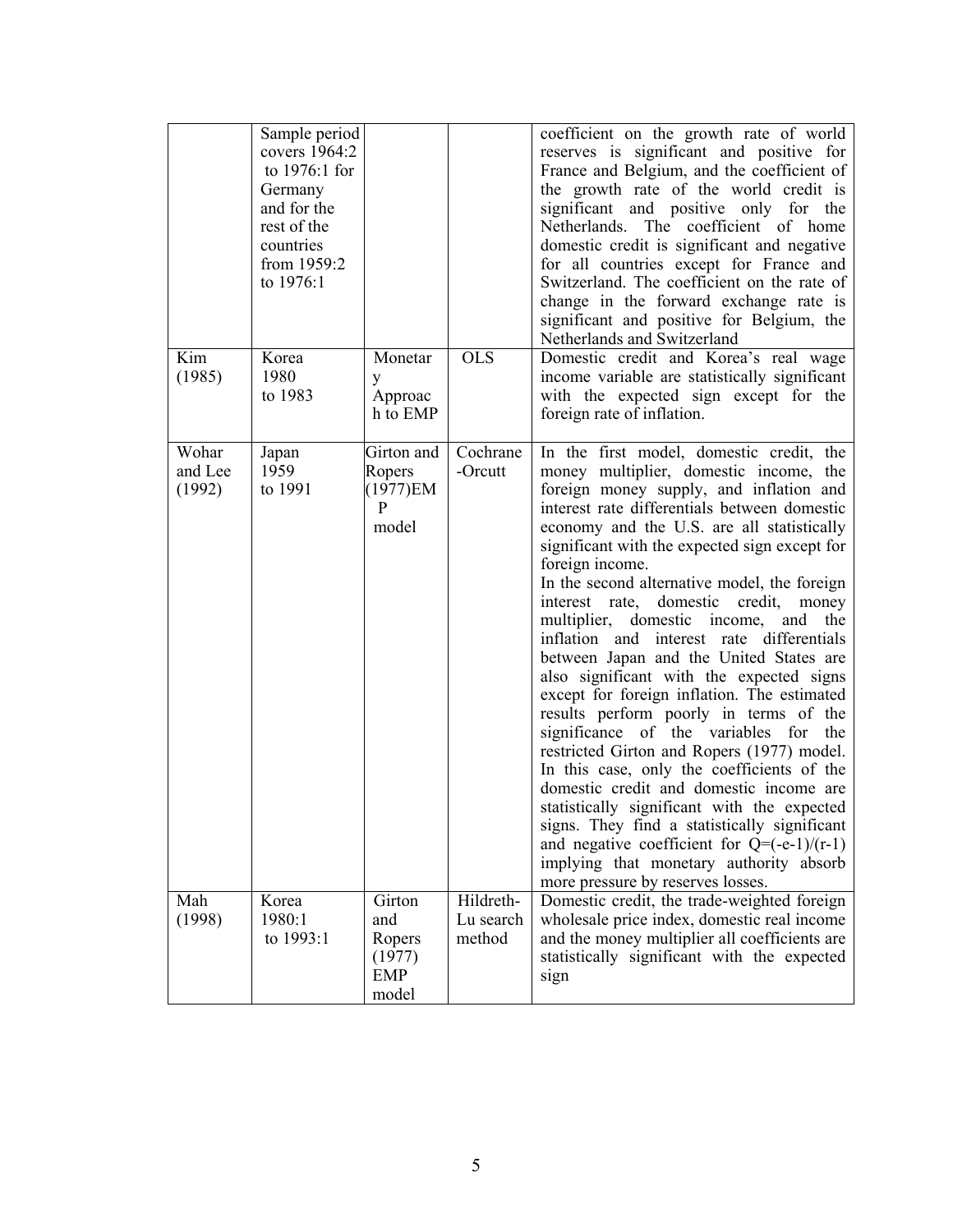| Shiva and | Iran            | Using a              | <b>OLS</b> | Domestic credit, foreign inflation (U.S.),       |
|-----------|-----------------|----------------------|------------|--------------------------------------------------|
| Bahmani   | 1959            | modified             |            | real domestic income and the money               |
| -Oskooee  | to 1990         | version              |            | multiplier are all statistically significant     |
| (1998)    |                 | of the               |            |                                                  |
|           |                 | Girton               |            | with the expected sign except for the            |
|           |                 |                      |            | foreign inflation. The coefficient of $Q$ is     |
|           |                 | and                  |            | negative<br>and<br>statistically<br>significant  |
|           |                 | Roper                |            | implying that the central bank in Iran is not    |
|           |                 | (1977)               |            | engage in a black market activity because        |
|           |                 | EMP                  |            | the EMP is mostly absorbed by losing             |
|           |                 | model,               |            | reserves. Using the official exchange rate,      |
|           |                 | examine              |            | they find a statistically significant and        |
|           |                 | whether              |            | negative coefficient on the domestic credit      |
|           |                 | the                  |            | and the money multiplier. However, the           |
|           |                 | central              |            | coefficients of foreign inflation and real       |
|           |                 | bank of              |            | domestic income are not significant. The         |
|           |                 | engages              |            | coefficient of Q is statistically significant    |
|           |                 | in black             |            | and positive. This implies that more of the      |
|           |                 | market               |            | absorbed by the official<br>pressure is          |
|           |                 | activity             |            | exchange rate.                                   |
| Mathur    | India           | Modified             | <b>OLS</b> | The coefficients of domestic credit and          |
| (1999)    | 1980:1          | version              |            | domestic income appear to be statistically       |
|           | to 1998:7       | of the               |            | significant with the expected negative and       |
|           |                 | Girton               |            | positive signs respectively for all the six      |
|           |                 | and                  |            | variants of the modified Girton and Roper        |
|           |                 | Roper's              |            | (1977) model. The coefficient of the             |
|           |                 |                      |            | expected rate of appreciation also appears to    |
|           |                 | (1977)<br><b>EMP</b> |            |                                                  |
|           |                 |                      |            | be significant for all the equations except      |
|           |                 | model                |            | one.                                             |
| Pollard   | <b>Barbados</b> | Modified             | <b>OLS</b> | The coefficients of credit and the money         |
| (1999)    | $(1968)$ to     | version              |            | multiplier are statistically significant for all |
|           | 1993),          | of Girton            |            | the countries. The coefficient of purchasing     |
|           | Guyana          | and                  |            | power parity is significant for all countries    |
|           | (1964)          | Roper's              |            | with the exception of Barbados; The              |
|           | 1985),          | (1977)               |            | coefficient of domestic real GDP is              |
|           | Jamaica         | monetary             |            | statistically significant and positive for all   |
|           | $(1964)$ to     | approach             |            | countries. The coefficient of the foreign        |
|           | 1993),          | to EMP               |            | money supply growth is positive and              |
|           | Trinidad and    |                      |            | statistically significant for Barbados and       |
|           | Tobago          |                      |            | Guyana, while foreign real GDP growth            |
|           | $(1967)$ to     |                      |            | does not have any impact on the two              |
|           | 1993).          |                      |            | countries. The coefficient of U.S. inflation     |
|           |                 |                      |            | has a positive and significant impact on         |
|           |                 |                      |            | Jamaica and Trinidad foreign exchange            |
|           |                 |                      |            | market pressure and the coefficient of the       |
|           |                 |                      |            | changes in U.S. interest rate<br>has a           |
|           |                 |                      |            | significant negative impact on<br>foreign        |
|           |                 |                      |            | exchange markets in Jamaica only.                |
|           |                 |                      |            |                                                  |
| Pentecost |                 | Modified             | <b>OLS</b> |                                                  |
|           | Belgium,        |                      |            | The coefficient of the money supply growth       |
|           | France, Italy,  | version              |            | differential has a statistically significant and |
| Hooydon   | Spain and       | of                   |            | expected positive sign for Belgium and           |
| k and     | Finland         | Girton               |            | France, and a statistically significant and      |
| Poeck     | 1980 to 1994    | and                  |            | negative sign for Finland and Italy. It is       |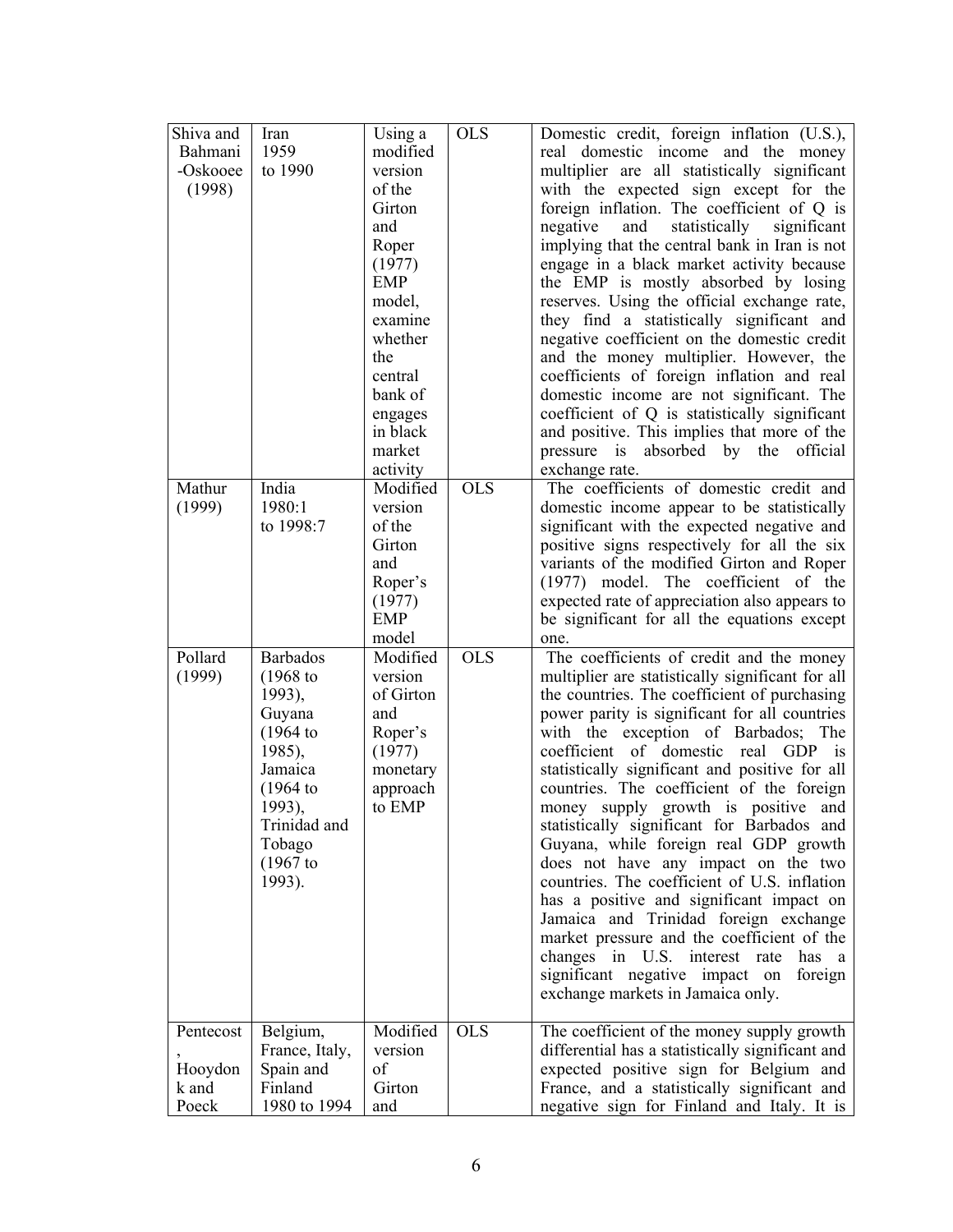| (2001) |                       | Roper's<br>(1977)    |            | insignificant for Spain. The coefficient of<br>long-term<br>interest differential<br>the<br><b>1S</b> |
|--------|-----------------------|----------------------|------------|-------------------------------------------------------------------------------------------------------|
|        |                       | monetary             |            | statistically significant and negative for                                                            |
|        |                       | approach             |            | France, Italy, Spain and Finland, but                                                                 |
|        |                       | to EMP               |            | insignificant for Belgium. The coefficient of                                                         |
|        |                       |                      |            | competitiveness<br>has<br>a<br>statistically                                                          |
|        |                       |                      |            | significant and expected positive sign for                                                            |
|        |                       |                      |            | Belgium and France and a statistically                                                                |
|        |                       |                      |            | significant and negative sign for Spanish                                                             |
|        |                       |                      |            | and Finland, while it is insignificant for                                                            |
|        |                       |                      |            | Italy. The coefficients of the current account<br>deficit and budget deficit have an expected         |
|        |                       |                      |            | negative sign for Belgium and France and                                                              |
|        |                       |                      |            | statistically significant and positive sign for                                                       |
|        |                       |                      |            | Italy, Spain and Finland. The estimated                                                               |
|        |                       |                      |            | results for all countries, in general, support                                                        |
|        |                       |                      |            | the alternative specification of the exchange                                                         |
|        |                       |                      |            | market pressure.                                                                                      |
| Tanner | Brazil, Chili,        | Modified             | <b>VAR</b> | The response of the EMP is positive and                                                               |
| (2001) | Mexico,<br>Indonesia, | version<br>of Girton |            | significant as expected due to shock to                                                               |
|        | Korea, and            | and                  |            | domestic credit for all countries except for<br>Korea. The response of EMP Korea is                   |
|        | Thailand              | Roper's              |            | statistically significant and negative. The                                                           |
|        | 1990 to 1998          | (1977)               |            | response of the EMP due to shock to the                                                               |
|        |                       | monetary             |            | interest rate differential is weaker than that                                                        |
|        |                       | approach             |            | of the shock to domestic credit. The                                                                  |
|        |                       | to EMP               |            | response of EMP due to a shock to the                                                                 |
|        |                       |                      |            | interest rate differential is statistically                                                           |
|        |                       |                      |            | significant and negative for Indonesia,                                                               |
|        |                       |                      |            | Thailand, Brazil and Mexico                                                                           |
|        |                       |                      |            |                                                                                                       |

The review of literature that examined exchange market pressure and monetary policy based on developed and developing countries show that Girton and Roper's (1977) exchange market pressure model performed well in most of the countries. Domestic credit as a measure of monetary policy was significant in all studies, while foreign inflation and money multiplier were not significant in most of the studies. Domestic income and foreign income also has significant impact on the EMP variable in many cases. The limitation of the Girton Roper's (1977) study is that this study assumes that purchasing power parity holds, which may not be true for some of the countries. This could be one of the reasons that some of the countries do not perform well in respect of significance of the variable.

## **4. Model Variables**

Quarterly data from 1976:2 to 2003:1 are employed to estimate Engle and Granger's (1987) two-step single equation error correction model (ECM) and a vector error correction model (VECM) containing the following variables. This variables are also adopted by Girton and Roper (1977) and other studies.

 $d =$  percentage change of domestic credit scaled by the monetary base;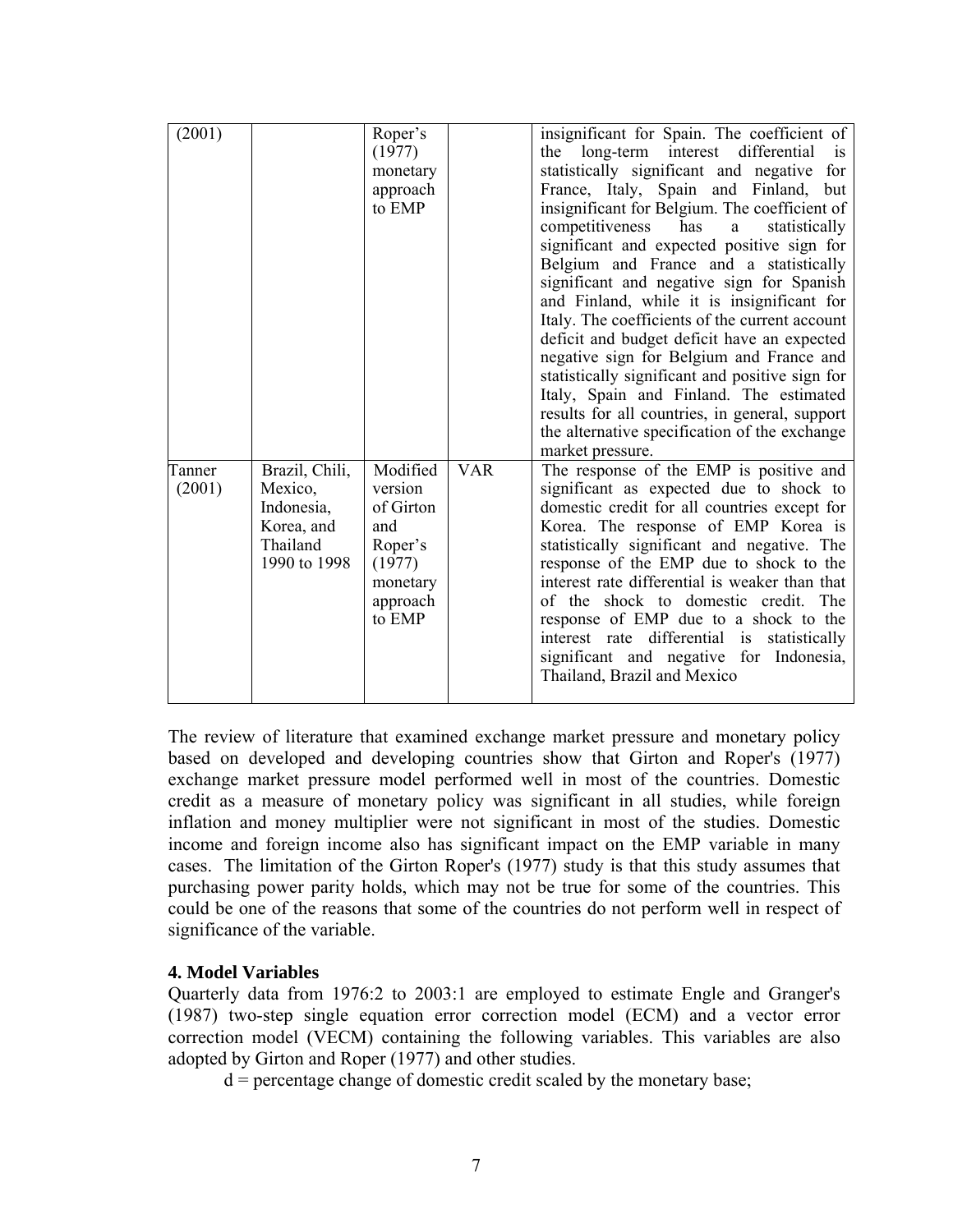$e =$  percentage change of nominal exchange rate (BDT/USD or BDT/INR);<sup>6</sup>

 $r =$  percentage change of international reserves scaled by the monetary base;

 $p_i^*$  = percentage change of foreign consumer price index (India and the U.S.);

 $y =$  percentage change of industrial production;

 $mm = percentage change of the money multiplier;$ 

 $Q_i = (e/r) = Q_i$  is included to examine whether monetary authority is sensitive to components of EMP.

Seasonally adjusted data are used for all the variables except for the exchange rate. All the variables are in log-differenced form. A description of the variables is given in detail in the data appendix.

#### **5. Econometric Methodology**

 Before estimating the model, the statistical properties of each variable are analyzed. A series of Dickey-Fuller (1981) unit root tests are used to examine each series up to two unit roots. Log level data are used to run the test for the presence of one unit root, while first-differenced data are used to run the test for the presence of a second unit root, given that the first unit root is present. Two sets of the unit root tests are performed using the BDT/USD and the BDT/INR exchange rates. The augmented Dickey-Fuller (ADF) unit root tests suggest that the log of the domestic credit scaled by the monetary base, the log of the foreign (the U.S. or India) price level, the log of real output, and the log of money multiplier contain one unit root and therefore need to be differenced once to attain stationarity. The composite value of EMP in level also fails to reject the null hypothesis of unit root for both BDT/USD and BDT/INR nominal exchange rate.

 According to Engle and Granger (1987), an equation estimated with differenced data will be mis-specified if the variables are cointegrated and cointegration is ignored.<sup>7</sup> Therefore, cointegration among the I(1) variables is tested using the techniques developed by Johansen and Juselius (1990). Both the trace and maximum eigen-value tests suggest two cointegrating vectors for each EMP model using BDT/USD and the BDT/INR exchange rates. The presence of co-integration in the integrated series suggests that the model should be estimated using an error correction model (ECM).

### **5.1 Error Correction Model (ECM)**

<u>.</u>

Two sets of equations are estimated in this paper. First, two U.S. variables and four domestic variables are used to estimate the model (growth rate of BDT/USD exchange rate and growth rate of domestic international reserves are used to construct EMP).Three domestic variables (domestic credit, real income, money multiplier) and a foreign variable (U.S. inflation) are used to estimate the long-run equilibrium model and a short-run dynamic model. Following Engle and Granger (1987) a two-step procedure is used to estimate the model. In the first step, a long-run equilibrium model is estimated

<sup>6</sup> The U.S. and India's exchange rate are included because the USA and India are the two major trading partners of Bangladesh. i=1(USA) and 2(India).

<sup>7</sup> Variables are cointegrated if each variable is I(d), but a linear combination of the variables is I(d-b),  $b>0$ .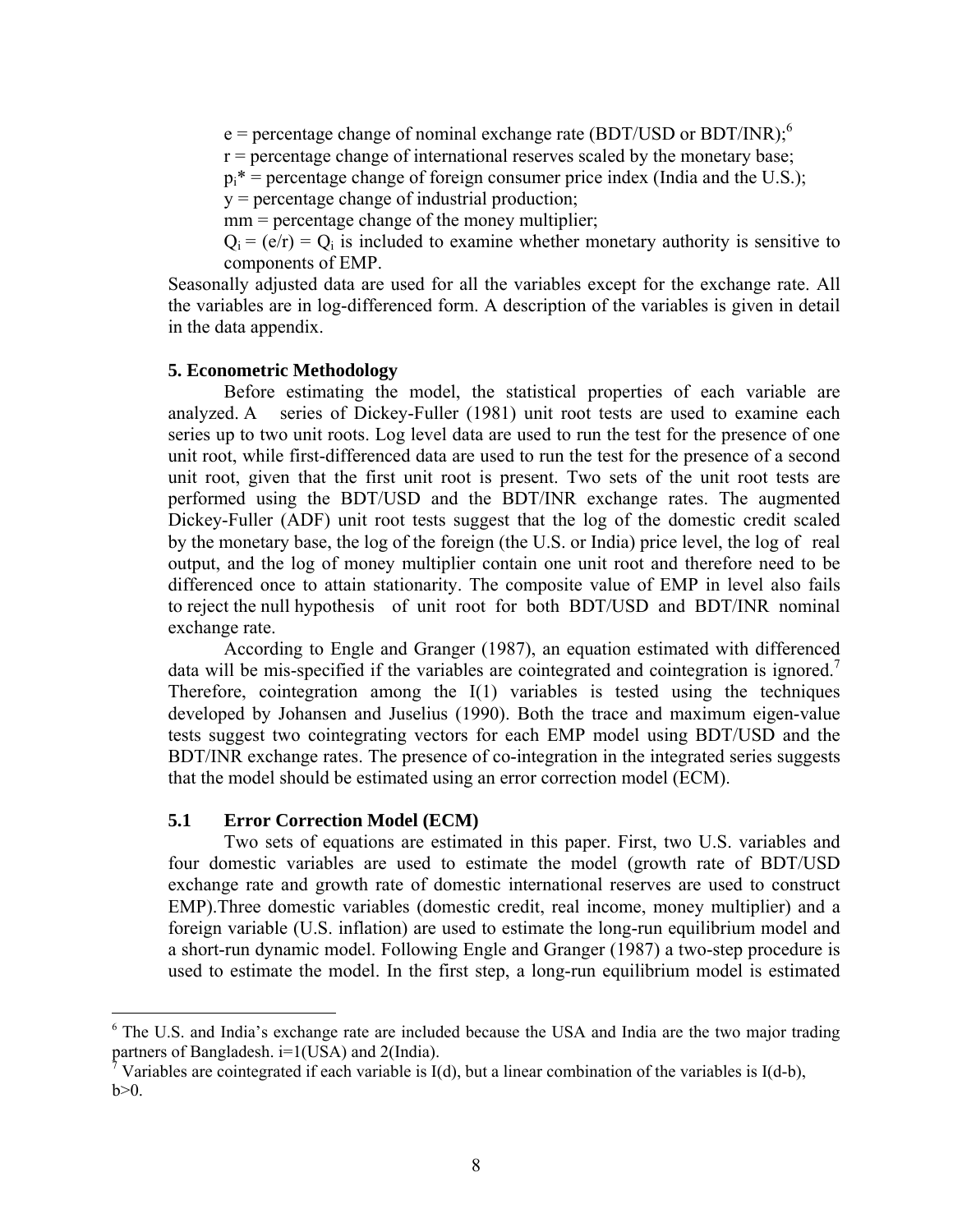with OLS using log levels of the variables. In the second step, the lagged value of the residual derived from the first step is used in the second equation to estimate the shortrun dynamic model. The same procedure is repeated with the second set of equations containing growth rate of BDT/INR exchange rate and domestic international reserves to construct EMP. India's inflation and same three domestic variables are used as independent variable. The coefficient on the lagged residual is the speed of adjustment. The significance of the coefficient of the lagged residual implies that the variables are cointegrated. The larger the coefficient is, the greater the responses of the variables to fill the gap of the deviation from long-run equilibrium (Enders 1995).

Following Girton and Roper (1977) a variable  $Q_i$  (=e/r) is also included in the model to examine whether the monetary authority in Bangladesh is sensitive to the components of  $EMP$ <sup>8</sup>. A significant positive coefficient of  $Q_i$  will imply that the monetary authority in Bangladesh responds to EMP by depreciating currency. A significant and negative coefficient of  $Q_i$  will imply that the monetary authority in Bangladesh responds to exchange market pressure by reserve losses. In that case, the central bank sells foreign currency instead of currency depreciation. The insignificance of the  $Q_i$  will imply that the EMP is not sensitive to its components. The results from the short-run dynamic models are reported in Tables 1 and 2.

Table-2 shows the estimated results from Engle and Granger's (1987) two-step single equation model containing U.S. variables. The coefficient of the growth rate of the domestic credit is significant at the 1-percent level. The coefficient of domestic credit (- 0.96) implies that a 10-percent increase in the domestic credit causes the exchange rate to depreciate by  $(e=-0.96*10=)-9.6$ -percent, or a loss of reserves by  $(r=-0.96*10=)-9.6$ percent, or a combination of the two.

The coefficient of the lagged value of the error term also appears to be significant. A significant error correction term implies that the variables are cointegrated. However, the coefficients on U.S. inflation and real income and money multiplier are not significant, which imply that these variables do not have an impact on EMP in Bangladesh. The results remain the same when estimating the model adding a new variable  $Q_1$ .  $Q_1$  is added to see whether EMP is sensitive to its components. The coefficient of  $Q_1$  turns out to be insignificant, implying that the monetary authority is not sensitive to the components of EMP. They adjust both international reserves and the exchange rate to reduce EMP.<sup>9</sup>

Table-3 shows the estimated single equation results using India's variables. The coefficient of domestic credit is negative and significant at 1-percent level. India's inflation and error correction terms are also significant at 5-percent and 1-percent levels, respectively, with the expected signs. A significant and positive coefficient of India's inflation implies that an increase in the India's inflation increases foreign exchange market pressure in Bangladesh and a significant error correction term implies that the

1

<sup>8</sup> i=1, 2; 1 being USA, and 2 India.

<sup>9</sup> This paper estimates the model using the BDT/USD nominal exchange rates as a dependent variable where the estimated coefficients turn out to be all insignificant. This paper also estimates the model using international reserves as a dependent variable. In that case, the coefficient of domestic credit is statistically significant and negative at 1- percent level.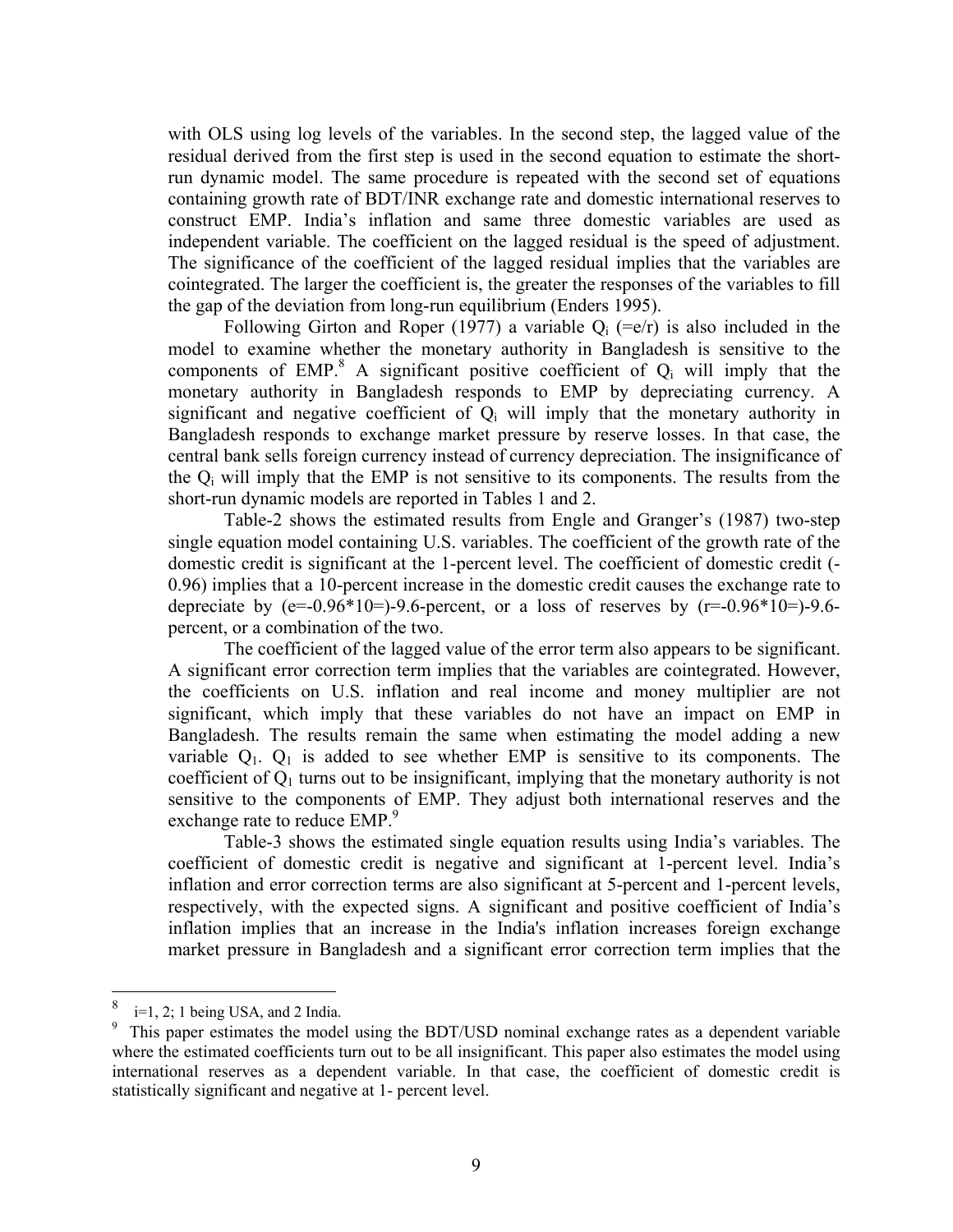variables are cointegrated. However, the money multiplier and real income are not statistically significant. The results do not change when the  $O<sub>2</sub>$  variable is added to the model. The coefficient of  $Q_2$  turns out to be insignificant.<sup>10 11</sup>

### **5.2 Vector Error Correction Model (VECM)**

In order to see the robustness of the results from the ECM, this paper derives impulse response function (IRFs) and variance decomposition (VDCs) from vector error correction models (VECM) using both exchange rates: BDT/USD and BDT/INR. The VDCs show the portion of the variance in the forecast error for each variable explained by innovations to all variables in the system. This study is mostly interested in the portion of the forecast error variance of exchange market pressure that is explained by shocks to the domestic credit (d), foreign price levels  $(p_1^*)$ , domestic real income (y), and the money multiplier (mm). If these factors explain a significant portion of the forecast error variance in the EMP then we can say these factors have significant impact on EMP.

The IRFs show the dynamic response of each variable in the system to shocks from each variable in the system. Ordinarily we expect the response of the exchange market pressure to be significant and negative due to shocks to domestic credit and money multiplier. On the other hand, we expect a significant and positive impact of domestic real income and foreign inflation on the EMP.

Hafer and Sheehan (1991) argue that VAR results can be very sensitive to the choice of lag length. Therefore, Akaike's Information Criterion (AIC) and Schwartz's Information Criteria (SIC) are used to select the lag length for the VECM model. Lag orders of one through eight are tested.<sup>12</sup> A lag order of four produces the minimum AIC and SIC in each case. The Q-statistics show white noise residuals for each equation at lag order four. Therefore, a lag of four is used to derive VDCs and IRFs from the VECM. To see the robustness of the results, a lag of eight is also used to estimate the model. This paper reports the estimated results using optimal lag 4 in upper portions of Tables 3 and 4 and the results using lag 8 in the lower portions of Tables 3 and 4.

To estimate VDCs and IRFs, orthogonalization of the VECM residuals is required. Cholesky decomposition is used to orthogonalise the residuals. The Cholesky decomposition requires the variables to be ordered in a particular way such that variables placed higher in the ordering have a contemporaneous impact on all variables lower in the ordering, but the variables lower in the ordering do not have a contemporaneous impact on the variable higher in the ordering. In the Cholesky ordering, "…due to the cross-equation residual correlation when a variable higher in the ordering changes all the variables lower in the ordering are assumed to change" (Wheeler 1999, page 277).

<sup>&</sup>lt;sup>10</sup> This paper also estimates the model using BDT/INR exchange rate and the international reserves as dependent variables where the estimated coefficients are all insignificant. The estimated coefficients from international reserves as a dependent variable have two significant coefficients, domestic credit (negatively at 1-percent level), and India's inflation (positively at 5-percent level).

<sup>&</sup>lt;sup>11</sup> This paper also estimates the model with OLS using growth rates (excluding error correction terms) of U.S. and India's variables with and without the  $Q_i$  variable. This time only the domestic credit variable appears to be significant at 5-percent level with the expected sign in the U.S. equations. In the India's equations, domestic credit and India's inflation appear to be significant at the 5-percent level with the expected negative and positive signs respectively.

<sup>&</sup>lt;sup>12</sup> A maximum lag length of eight is used to preserve sufficient degrees of freedom.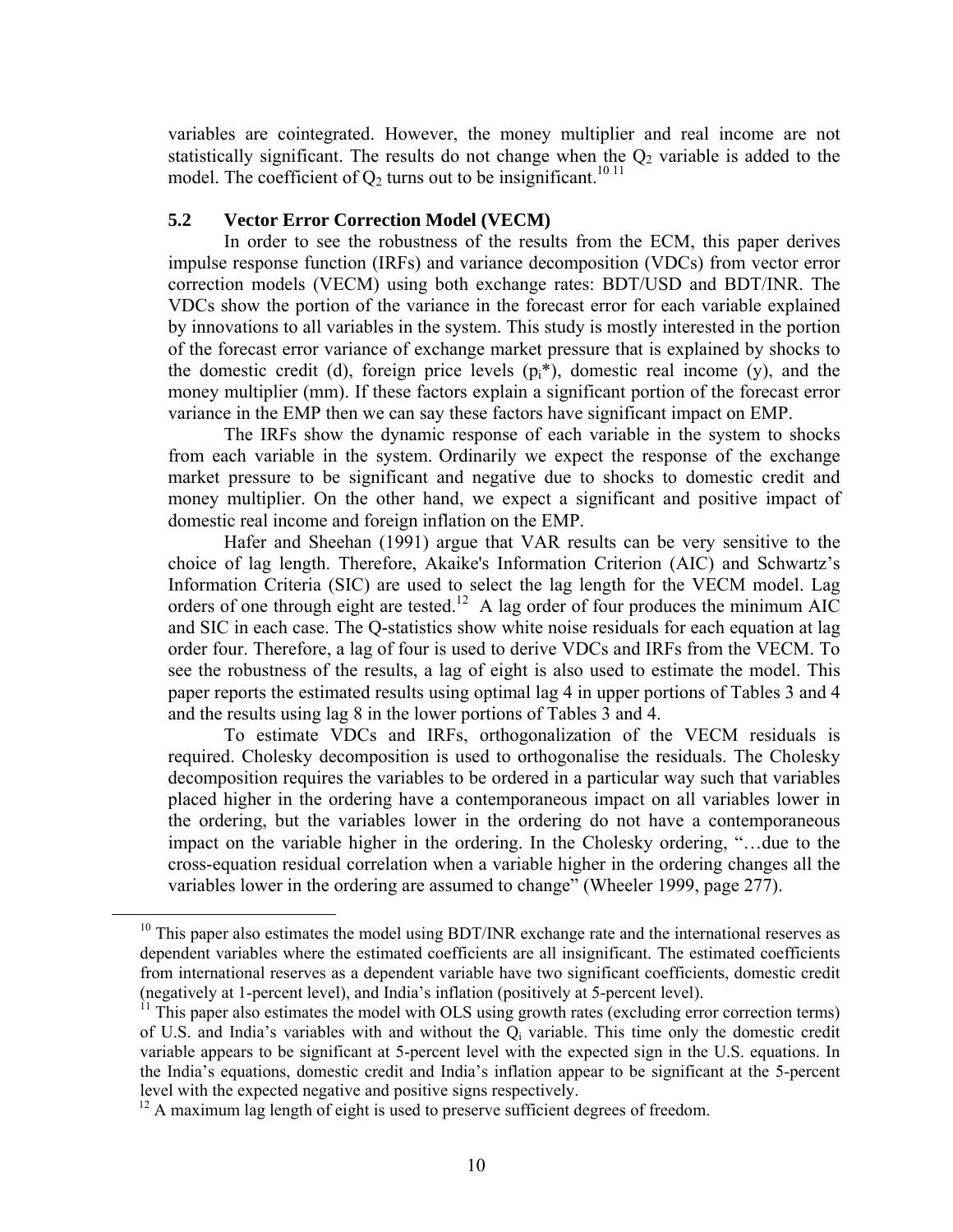Therefore, it is important to decide a proper ordering of the variables. The Cholesky ordering of the variables for this study is:  $p_i^*$ , mm, d, y, and EMP.<sup>13</sup> The foreign inflation variable is placed first in the ordering according to the small country assumption; foreign inflation is exogenous. Placing foreign inflation higher in the ordering implies that foreign inflation has a contemporaneous impact on money multiplier, domestic credit, domestic real income, and EMP, while these variables have no contemporaneous impact on foreign inflation. EMP is placed last in the order allowing all other system variables to have a contemporaneous impact on EMP. This assumption is consistent with previous single-equation studies that treat EMP as an endogenous variable, while treating all other system variables as exogenous.

The money multiplier is assumed to remain constant within a given quarter. Hence, the money multiplier is placed above other domestic variables. This assumption allows the money multiplier to have a contemporaneous impact on other domestic variables, but domestic variables have no contemporaneous impact on the money multiplier. As a policy variable, domestic credit is placed above real income in the ordering. This allows monetary policy to have a contemporaneous impact on real income. However, policy decisions respond with a lag to changes in real income.<sup>14</sup>

## **5.3 Variance Decomposition (VDCs) of EMP using BDT/USD Nominal Exchange Rate**

In order to know the impacts of a shock, VDCs for time horizons of 4, 6, 12, 16 and 20 are computed. The estimates of the forecast error variance are considered significant if the point estimate is at least two times as large as the standard error. Twenty-five hundred Monte Carlo simulations are used to calculate the standard errors. Because this study is most concerned with the forecast error variance in the exchange market pressure (EMP) explained by the foreign (U.S. and India) price level, money multiplier, domestic credit, and real income, VDCs of EMP derived from using the VECM model are reported in Tables 4 and 5. Table-4 shows the VDCs derived from estimating VECM model using BDT/USD dollar nominal exchange rate, and Table-5 shows the VDCs derived from estimating VECM model using BDT/INR Rupee nominal exchange rate.

Table-4 indicates that domestic credit can explain a significant portion of the forecast error variance in EMP at time horizons 4, 8, and 12, while estimating at lag length 4 using BDT/USD exchange rate. The forecast error variance explained by the domestic credit at time horizon 12 is 30.56-percent. None of the other variables are significant. The results change if we change the lag length. At lag 8, the forecast error variance explained by domestic credit is significant at time horizons 4, 8, 12, 16, and 20. Domestic credit is the only significant variable regardless of the lag length.

<sup>&</sup>lt;sup>13</sup> This paper also estimates VECM models adding the  $Q_i$  variable, but the IRFs and VDCs of EMP due to shocks to  $Q_i$  are never significant.

 $14$  This study also estimates VECM by switching the order between domestic real income and money multiplier and domestic credit and money multiplier. Major policy conclusions do not change due to switching the ordering between real income and money multiplier and switching the ordering between domestic credit and money multiplier.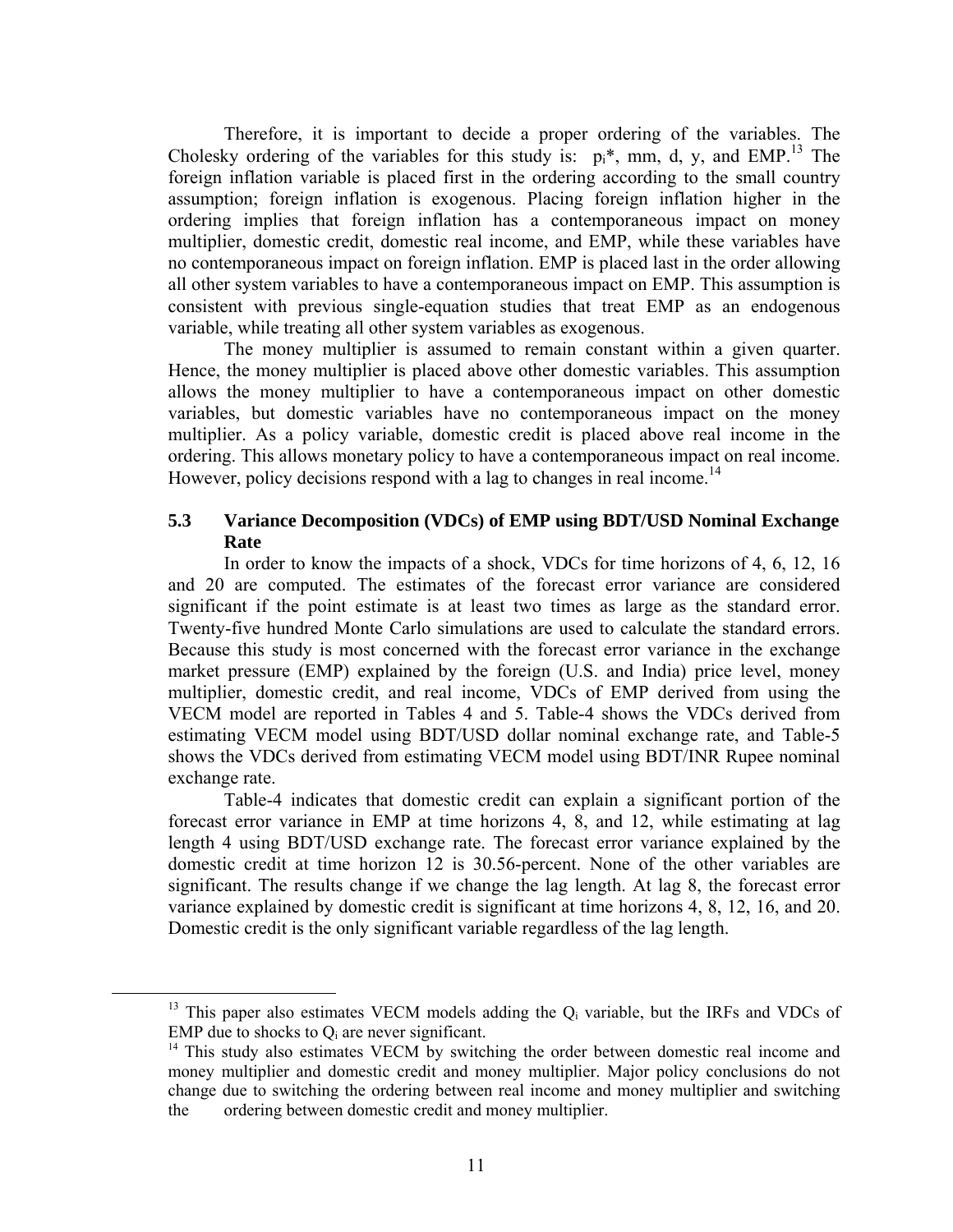## **5.4 Variance Decomposition (VDCs) of EMP using BDT/INR Nominal Exchange Rate**

Table-5 shows the variance decomposition of EMP due to shock to foreign inflation, money multiplier, domestic credit, and real income estimated for VECMs estimated at lags 4 and 8. The BDT/INR exchange rate is used to construct EMP. In order to know the magnitude of the shock, variance decompositions at time horizons 4, 8, 12, 16, and 20 are reported. The upper portion of Table-5 shows that domestic credit can explain a significant portion of the forecast error variance in EMP at time horizons 4 and 8, when estimating the VECM at lag 4. The forecast error variance explained by domestic credit at time horizon 8 is 34.42-percent. None of the other variables explain a significant portion of the forecast error variance in the EMP. These results hold if we change the lag length to 8. At lag 8, domestic credit can explain a significant portion of the forecast error variance of EMP at all time horizons.

## **5.5 Impulse Response Function (IRFs) of the EMP using BDT/USD Nominal Exchange Rate**

 The IRFs show the dynamic response of each variable in the system to shock from each variable in the system. The Cholesky ordering of the variables for this study is:  $p_i^*$ , mm, d, y and EMP. <sup>15</sup> A two-standard-deviation confidence interval is reported for each IRF. A confidence interval containing zero indicates lack of significance. The confidence interval for each IRF is computed from twenty-five hundred Monte Carlo simulations. The IRFs of EMP due to shocks to foreign price level, money multiplier, domestic credit, and real income are shown in Figures 1 to 4. In Figures 1 and 3 the optimal lag length of four is used to derive the IRFs estimating the VECM using Taka/Dollar and BDT/INR exchange rates. To see the robustness of the results, the IRFs derived from VECM using lag length 8 are also estimated and reported in Figures 2 and 4.

In Figures 9 and 10, the BDT/USD exchange rate is used to construct the EMP variable. Figure-9 shows the IRFs of EMP due to shocks to domestic credit, U.S. inflation, real income and the money multiplier.<sup>16</sup> In Figure-9, the response of EMP due to shock to domestic credit is significant and negative initially, remaining significant up to time horizon 13, and becomes insignificant thereafter. The IRFs of EMP due to shocks to U.S. inflation is insignificant initially, becomes significant and negative at time horizon 7, and remains significant thereafter. The impulse response function of EMP due to shock to the U.S. inflation appears with the wrong sign. None of the other variables are significant in Figure-9. As shown in Figure-10, the results remain the same when the lag length is increased to  $8.<sup>17</sup>$ 

<u>.</u>

 $15$  i=1(USA) and 2(India).

<sup>&</sup>lt;sup>16</sup> VECMs with  $Q_1$  and/or  $Q_2$ , included also estimated. The IRFs of EMP due to shocks to  $Q_1$  and  $Q_2$  were never significant.

<sup>&</sup>lt;sup>17</sup> At lag 8, the response of the EMP due to shock to income becomes significant only for the  $5<sup>th</sup>$  quarter and the response of EMP to a shock to U.S. inflation is significant for time horizons 6 to 9.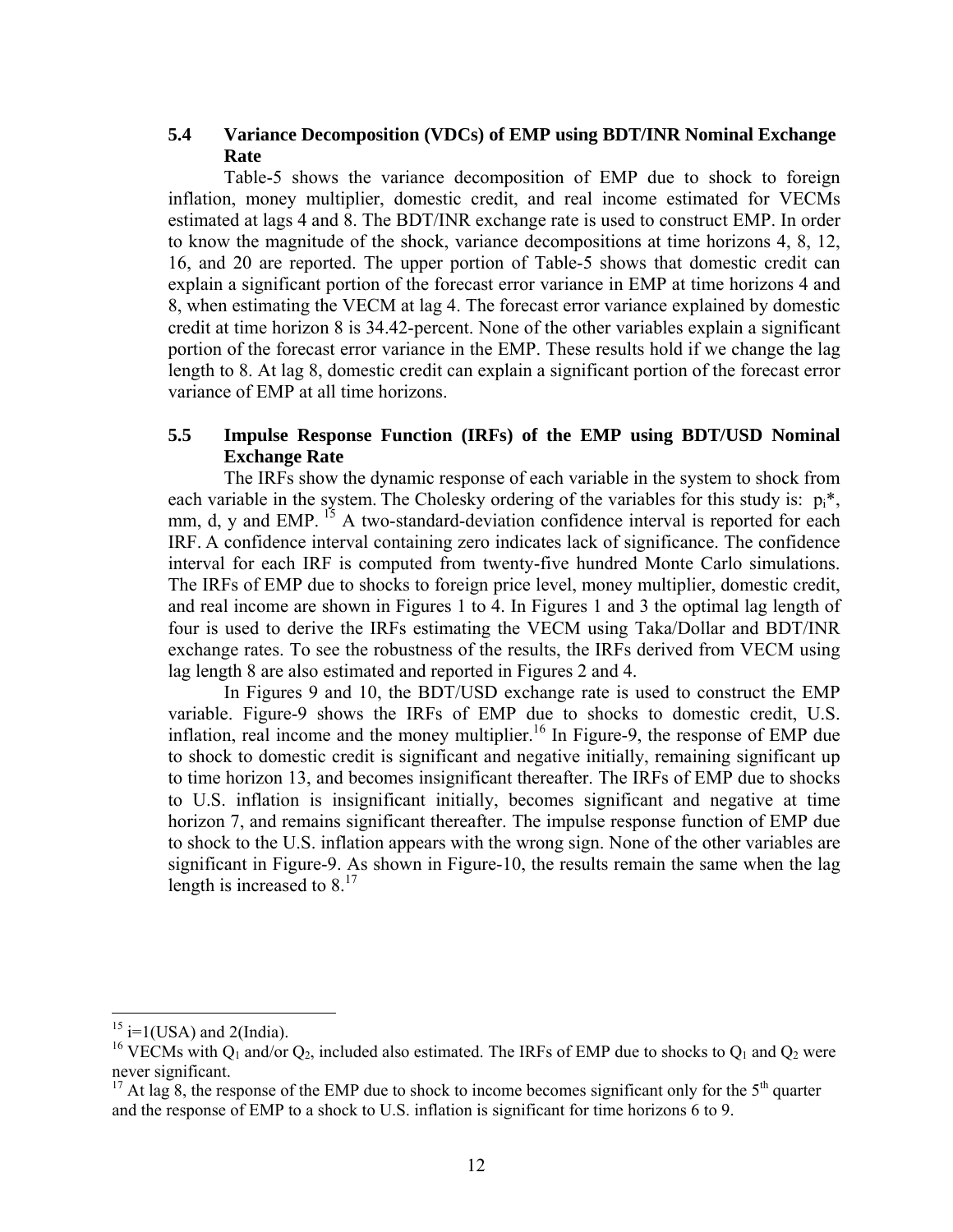## **5.6 Impulse Response Function (IRFs) of Exchange Market Pressure (EMP) using BDT/INR Nominal Exchange Rate**

Figures 11 to 12 show the IRFs of EMP due to a shock to the domestic credit, foreign inflation, real income and money multiplier when BDT/INR exchange rate is used. Figure-11 shows the response of EMP due to shocks to domestic credit, foreign inflation, and the money multiplier estimated at lag 4 using BDT/INR nominal exchange rate. In Figure-11, the response of EMP declines sharply due to shock to domestic credit and remains negative and significant for the rest of the periods. The response of the EMP due to innovation to India's inflation is significant and positive for the first two quarters, which becomes insignificant thereafter. None of the other variables appears to be significant in Figure-11. As shown in Figure 12, the results remain the same when the lag length of 8 is used.

## **5.7 Analysis of the results from ECM and VECM:**

The results derived from VECM are better than single equation ECM because VECM takes into account endogeneity of the variables where a single-equation ECM considers each right-hand side variable as exogenous. This potentially creates a simultaneity bias in the coefficients. The results from VECM are more reliable because it takes into account the simultaneity problem.

The significance of the coefficient of domestic credit in terms of 't' ratio from ECM and IRFs and VDCs from VECM show that domestic credit has a significant impact on EMP for both exchange rates. However, domestic real income is never significant for any of the models analyzed here.<sup>18</sup> The estimated coefficient of foreign inflation (India) from ECM and IRFs estimated at lag 4 show significant and positive impacts on the EMP. The response of EMP due to shock to the U.S. inflation is significant and negative. However, the coefficient of the U.S. inflation from ECM and VDCs of EMP due to shock to U.S. inflation is not significant. The estimated coefficient of the money multiplier is never significant either using BDT/USD or BDT/INR exchange rate.

# **5.8 Evidence from Raw data**

<u>.</u>

 An attempt has been made to analyze the raw data based on the sample period from 1976:q1 to 2003:q1. It is evident from Figure-1 and 2 that the relationship between EMP and growth of domestic credit is negative when BDT/USD and BDT/INR nominal exchange rate is used which is also supported by the two econometric techniques ECM and VECM method as discussed above.

<sup>&</sup>lt;sup>18</sup> At lag 8, the response of EMP due to shock to income becomes significant only for the  $5<sup>th</sup>$  quarter.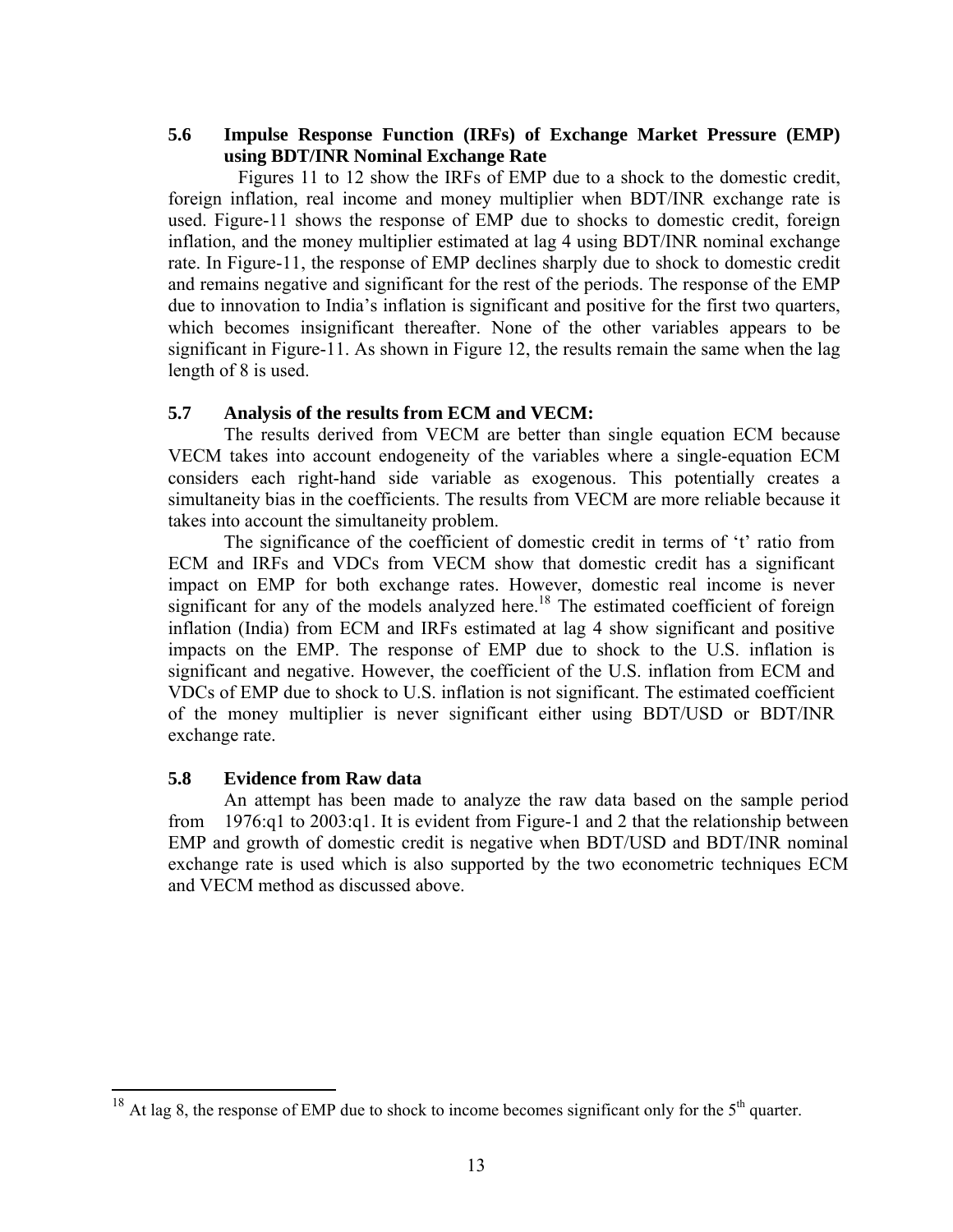

Figure-3 and 4 shows the positive and negative relationship between EMP and inflation in India and USA respectively which is also supported by the ECM and VECM methods.





INF\_INDIA

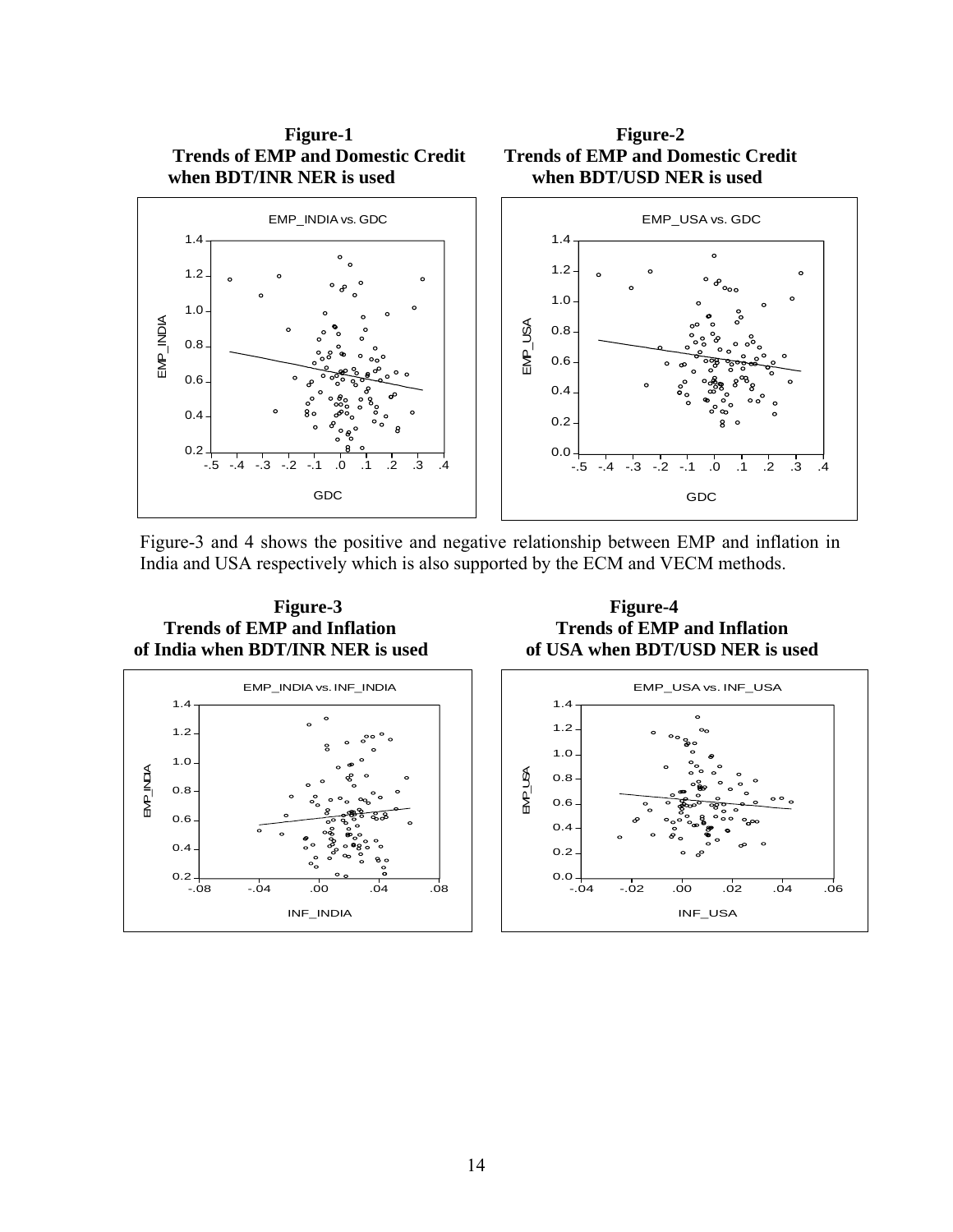**Figure-5 Figure-6 Trends of International Reserves of Bangladesh Trends of Growth of International Reserves** 





An analysis of the trends of international reserves in level (Figure-5) and in growth (Figure-6) show that during the period from 1990 to 1995 the level of international reserves rose rather fast before coming down in 1997, and resumed another uptrend in 1999. On the other hand, in Figure-6 the growth rate of international reserves appear to be more volatile before 1990 and the volatility reduced significantly after 1990.





 It is evident from Figure-7 that BDT/INR is more volatile than BDT/USD. Figure-8 shows that the growth of international reserves is more volatile than BDT/USD nominal exchange rate.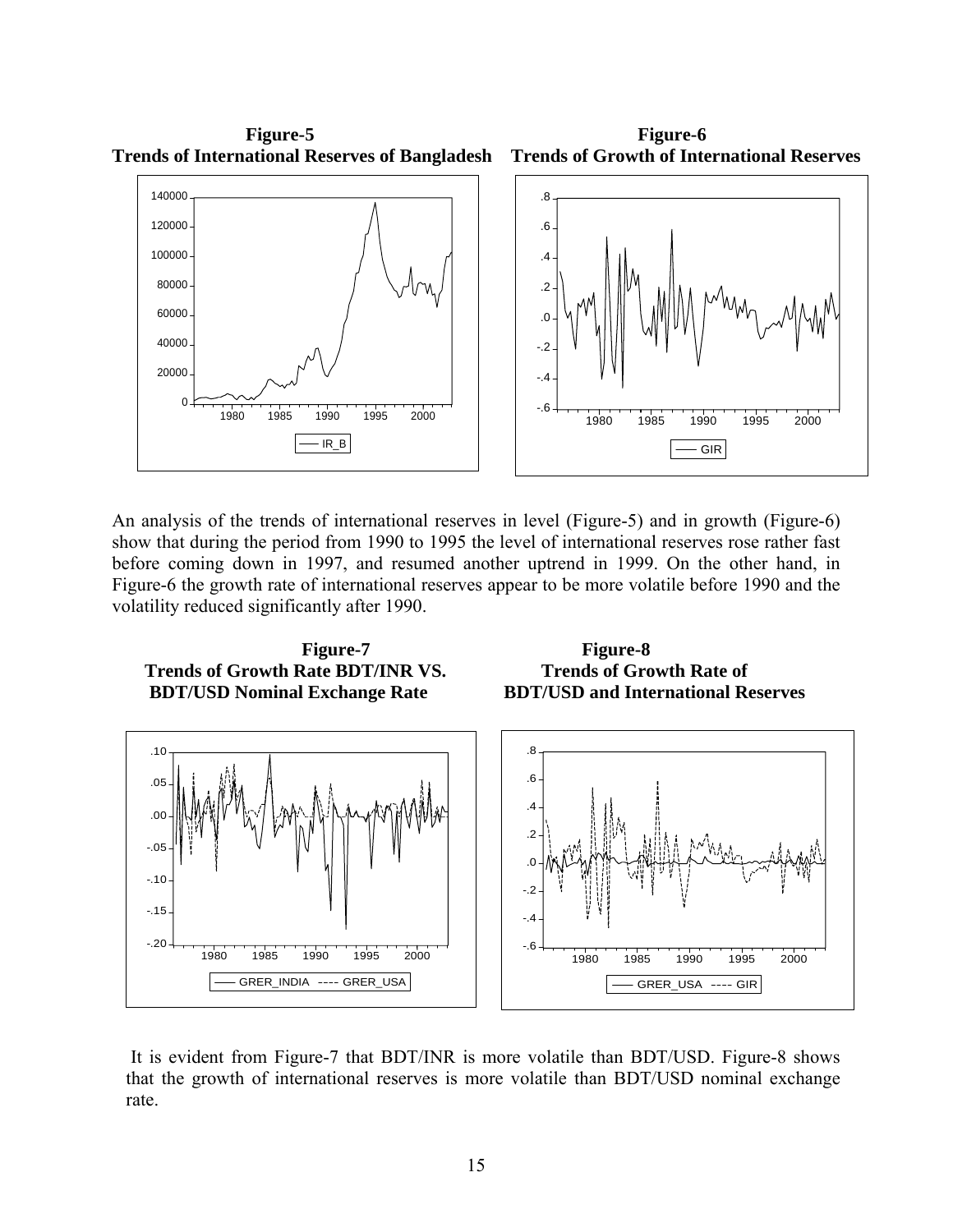#### **6. Conclusion**

This paper provides evidence supporting the claim that domestic credit has a significant and negative impact on exchange market pressure using either the BDT/USD or the BDT/INR exchange rate. ECM, VECM and Trend analysis show that domestic credit has a significant impact on EMP in each model estimated. We do not find evidence of the impact of domestic real income on EMP for either of the two cases. The impact of the money multiplier on EMP is not significant in any of the model analyses here. However, the IRFs estimated in this paper show a significant and positive response of EMP due to a shock to India's inflation and significant and negative impact due to shock to the U.S. inflation which is also supported by the trend analysis. The ECM also supports the significant and positive coefficient of India's inflation. However, the coefficient of EMP from ECM and VDCs of EMP due to shock to the U.S. inflation does not support the significant impact of the U.S. inflation on EMP. The coefficient of  $Q_i$  is never significant in the VDCs or IRFs. This implies that the monetary authority in Bangladesh responds to EMP by depreciating currency and losing international reserves. This is true for both exchange rates (BDT/USD or BDT/INR). Therefore, as a policy prescription, we can say that the monetary model of exchange market pressure can be used to determine the level of intervention needed to maintain exchange rate stability in Bangladesh.

………………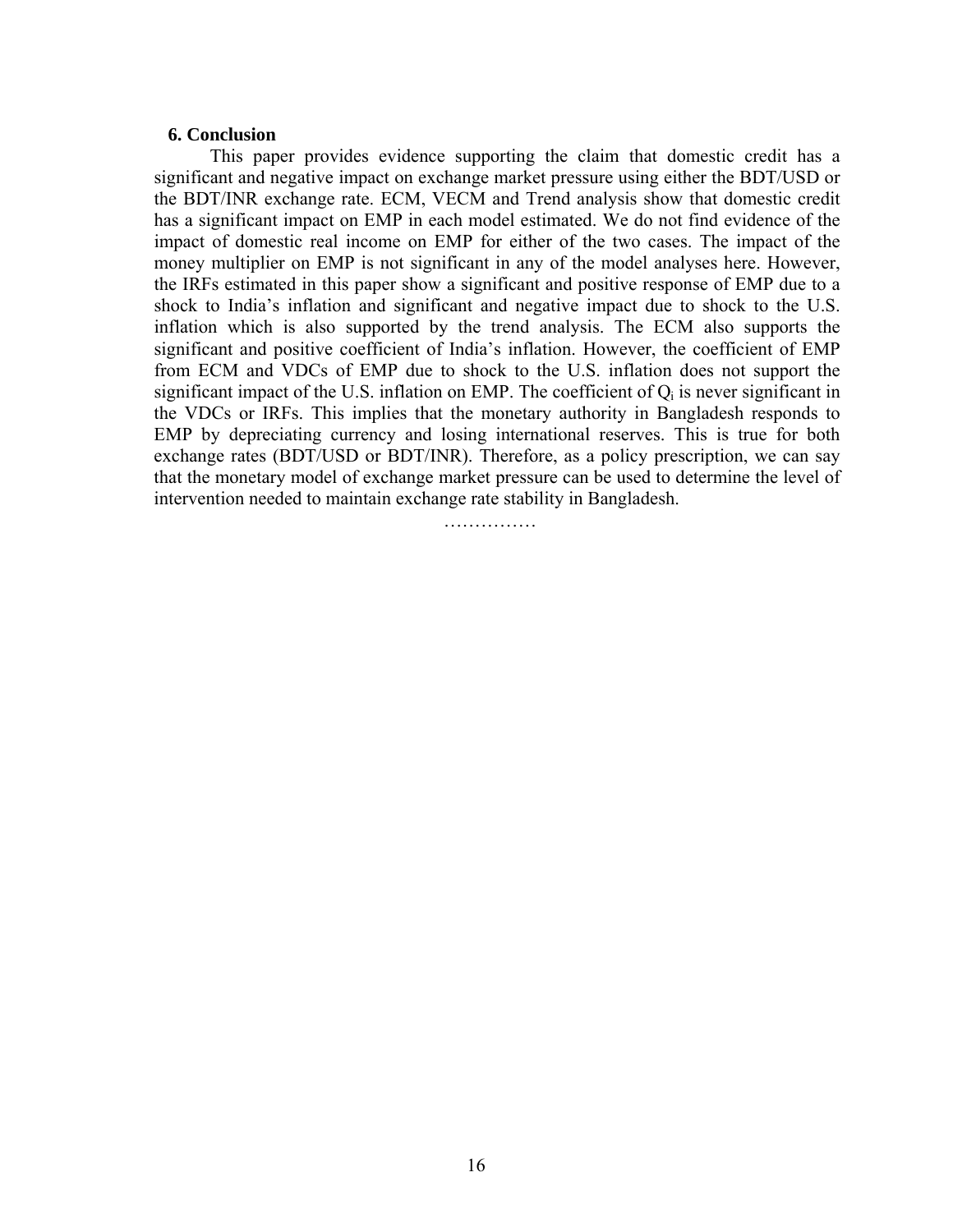| $r-e$       | $r-e$                | $\mathbf{r}$ | $\mathbf e$ |
|-------------|----------------------|--------------|-------------|
| $-9.38$     | $-9.35$              | $-4.85$      | $4.52***$   |
| $(-1.57)$   | $(-1.56)$            | $(-0.79)$    | (3.49)      |
| $-0.96***$  | $-0.96***$           | $-0.94***$   | 0.01        |
| $(-6.53)$   | $(-6.52)$            | $(-6.22)$    | (0.46)      |
| 0.0008      | $-0.03$              | $-0.07$      | 0.06        |
| (0.00)      | $(-0.03)$            | $(-0.06)$    | (0.29)      |
| $-0.10$     | $-0.12$              | $-0.07$      | 0.03        |
| $(-0.48)$   | $(-0.57)$            | $(-0.30)$    | (0.81)      |
| 0.47        | 0.48                 | 0.48         | 0.01        |
| (1.51)      | (1.54)               | (1.51)       | (0.25)      |
|             | $-1.45$<br>$(-0.43)$ |              |             |
| $-64.15***$ | $-64.74***$          | $-61.63***$  | 2.52        |
| $(-3.18)$   | $(-3.19)$            | $(-2.96)$    | (0.58)      |
| 0.34        | 0.33                 | 0.31         | 0.005       |
|             |                      |              |             |

**Table-2: Dependent Variable: EMP (BDT vis-a-vis USD)** 

(\*\*\*) Implies significant at 1-percent level, while (\*\*) implies significance at 5-percent level.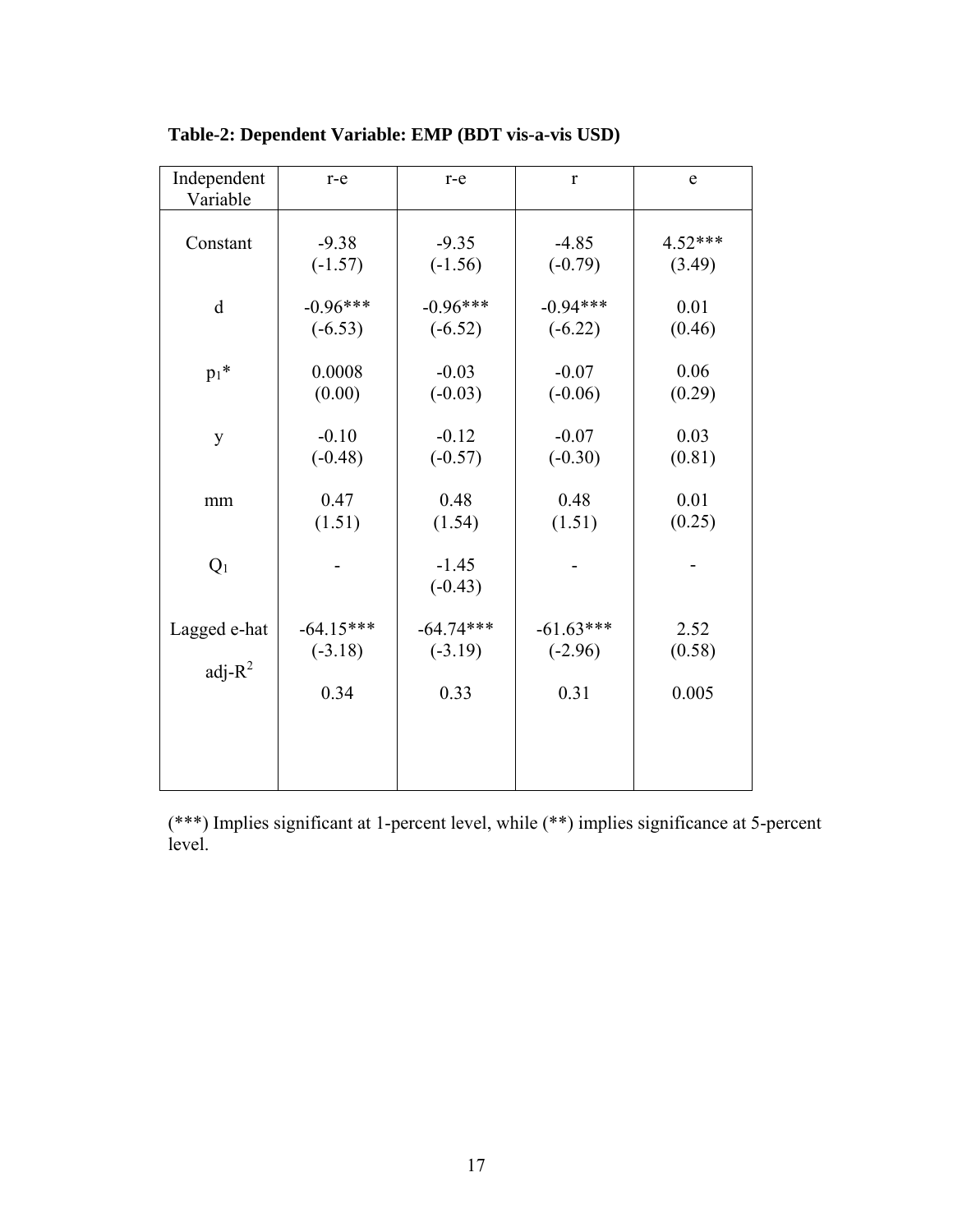| Independent<br>Variable | $r-e$       | $r-e$          | $\mathbf{r}$ | e         |
|-------------------------|-------------|----------------|--------------|-----------|
| Constant                | $-25.58***$ | $-25.92***$    | $-25.62***$  | $-0.02$   |
|                         | $(-2.81)$   | $(-2.81)$      | $(-2.89)$    | (0.44)    |
| d                       | $-1.06***$  | $-1.05***$     | $-1.06***$   | 0.003     |
|                         | $(-7.05)$   | $(-6.97)$      | $(-7.21)$    | (0.07)    |
| $p_2$ <sup>*</sup>      | $2.79**$    | $2.80***$      | $2.66**$     | $-0.12$   |
|                         | (2.78)      | (2.78)         | (2.72)       | $(-0.41)$ |
| y                       | $-0.01$     | $-0.008$       | $-0.04$      | $-0.02$   |
|                         | $(-0.06)$   | $(-1.51)$      | $(-0.19)$    | $(-0.42)$ |
| mm                      | 0.53        | 0.54           | 0.44         | $-0.09$   |
|                         | (1.67)      | (1.68)         | (1.42)       | $(-0.90)$ |
| Q <sub>2</sub>          |             | 0.53<br>(0.26) |              |           |
| Lagged e-hat            | $-47.75***$ | $-47.64***$    | $-54.54***$  | $-6.79$   |
|                         | $(-2.42)$   | $(-2.40)$      | $(-2.83)$    | $(-1.10)$ |
| Adj-R2                  | 0.34        | 0.33           | 0.35         | 0.07      |

**Table-3: Dependent Variable: EMP (BDT vis-a-vis INR Rupee)** 

 (\*\*\*) Implies significant at 1-percent level, while (\*\*) implies significance at 5-percent level.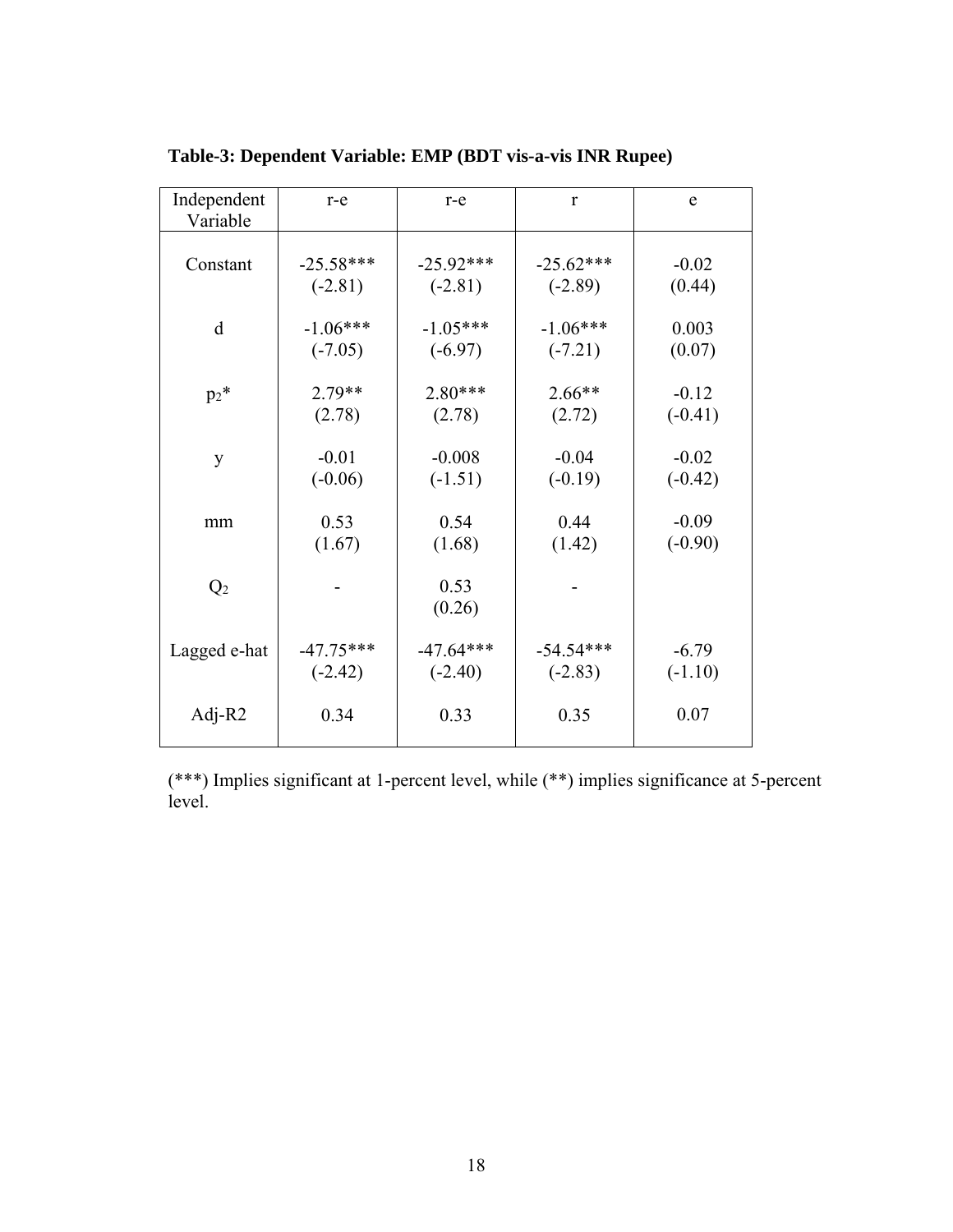| <b>VECM</b>    | Time           | $p_1$ * | mm     | $\mathbf d$ | y       |
|----------------|----------------|---------|--------|-------------|---------|
| Lag            | Horizon        |         |        |             |         |
| $\overline{4}$ | $\overline{4}$ | 1.24    | 4.04   | $41.33**$   | 2.02    |
|                |                | (4.19)  | (6.54) | (11.75)     | (4.06)  |
|                | 8              | 10.21   | 3.29   | 36.71**     | 4.24    |
|                |                | (12.03) | (8.20) | (13.32)     | (5.61)  |
|                | 12             | 21.42   | 2.86   | 30.56**     | 5.84    |
|                |                | (17.14) | (8.52) | (13.51)     | (6.13)  |
|                | 16             | 29.48   | 2.16   | 25.53       | 6.58    |
|                |                | (19.16) | (8.08) | (13.39)     | (6.37)  |
|                | 20             | 33.83   | 1.63   | 22.13       | 6.75    |
|                |                | (19.98) | (7.66) | (13.30)     | (6.52)  |
|                |                |         |        |             |         |
| 8              | $\overline{4}$ | 2.44    | 1.92   | 33.88**     | 3.62    |
|                |                | (5.18)  | (5.85) | (12.17)     | (5.75)  |
|                | 8              | 13.66   | 1.41   | 34.34**     | 10.89   |
|                |                | (11.66) | (6.39) | (13.35)     | (10.17) |
|                | 12             | 16.63   | 5.24   | 34.81**     | 11.49   |
|                |                | (13.35) | (9.17) | (13.72)     | (10.81) |
|                | 16             | 17.44   | 6.47   | 32.69**     | 12.99   |
|                |                | (14.37) | (9.94) | (13.42)     | (11.46) |
|                | 20             | 16.96   | 6.04   | 32.18**     | 12.68   |
|                |                | (14.79) | (9.75) | (13.47)     | (11.59) |
|                |                |         |        |             |         |

**Table-4. Variance Decomposition of Exchange Market Pressure using BDT/USD nominal**  exchange rate and Cholesky ordering as:  $p_1^*$ , mm, d, y and EMP.

Notes: Figures in the parenthesis are Monte Carlo simulated standard errors. The point estimates are considered significant if the point estimates are at least twice as large as their standard errors.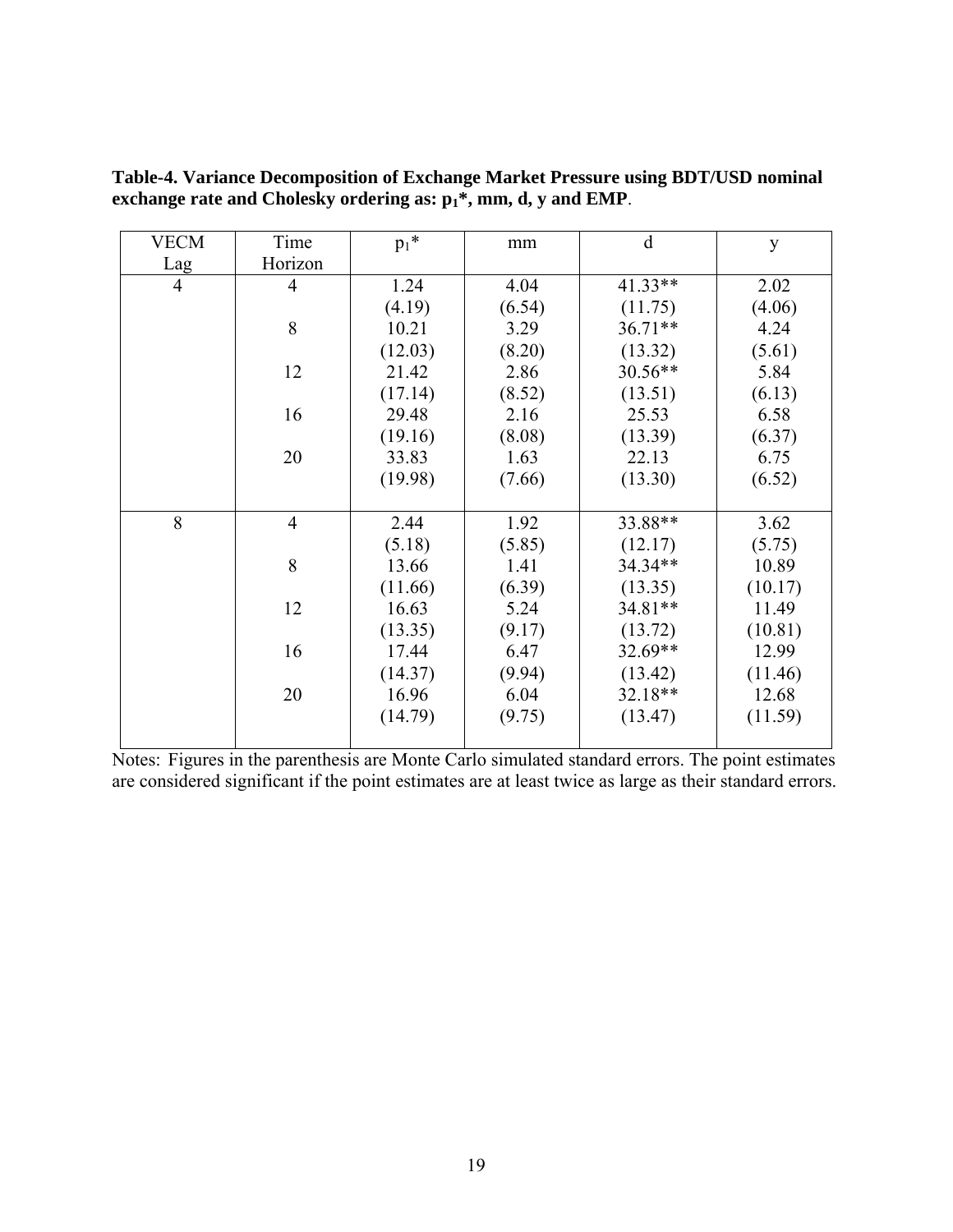| VECM           | Time           | $p_2$ * | mm     | d       | y       |
|----------------|----------------|---------|--------|---------|---------|
| Lag            | Horizon        |         |        |         |         |
| $\overline{4}$ | $\overline{4}$ | 4.11    | 0.45   | 38.59** | 1.65    |
|                |                | (4.61)  | (3.32) | (12.01) | (4.06)  |
|                | 8              | 6.13    | 1.80   | 34.42** | 2.73    |
|                |                | (7.98)  | (5.22) | (15.10) | (6.16)  |
|                | 12             | 7.44    | 2.40   | 32.31   | 2.99    |
|                |                | (9.45)  | (6.30) | (16.87) | (7.24)  |
|                | 16             | 8.20    | 2.72   | 31.15   | 3.11    |
|                |                | (10.26) | (6.90) | (17.89) | (7.87)  |
|                | 20             | 8.67    | 2.91   | 30.47   | 3.17    |
|                |                | (10.76) | (7.26) | (18.53) | (8.27)  |
|                |                |         |        |         |         |
| 8              | $\overline{4}$ | 4.60    | 0.27   | 43.60** | 1.20    |
|                |                | (6.37)  | (3.68) | (12.66) | (4.54)  |
|                | 8              | 4.79    | 2.67   | 45.70** | 5.53    |
|                |                | (8.84)  | (6.48) | (15.59) | (9.14)  |
|                | 12             | 6.39    | 1.97   | 42.88** | 7.15    |
|                |                | (11.00) | (6.65) | (16.63) | (10.84) |
|                | 16             | 9.87    | 1.69   | 39.22** | 7.91    |
|                |                | (13.02) | (7.26) | (16.98) | (11.23) |
|                | 20             | 12.62   | 1.44   | 37.49** | 7.98    |
|                |                | (14.40) | (7.59) | (17.25) | (11.23) |
|                |                |         |        |         |         |

**Table-5. Variance Decomposition of Exchange Market Pressure using BDT/INR**  nominal exchange rate and Cholesky ordering:  $p_1^*$ , mm, d, y and EMP.

Notes: Figures in the parenthesis are Monte Carlo simulated standard errors. The point estimates are considered significant if the point estimates are at least twice as large as their standard errors.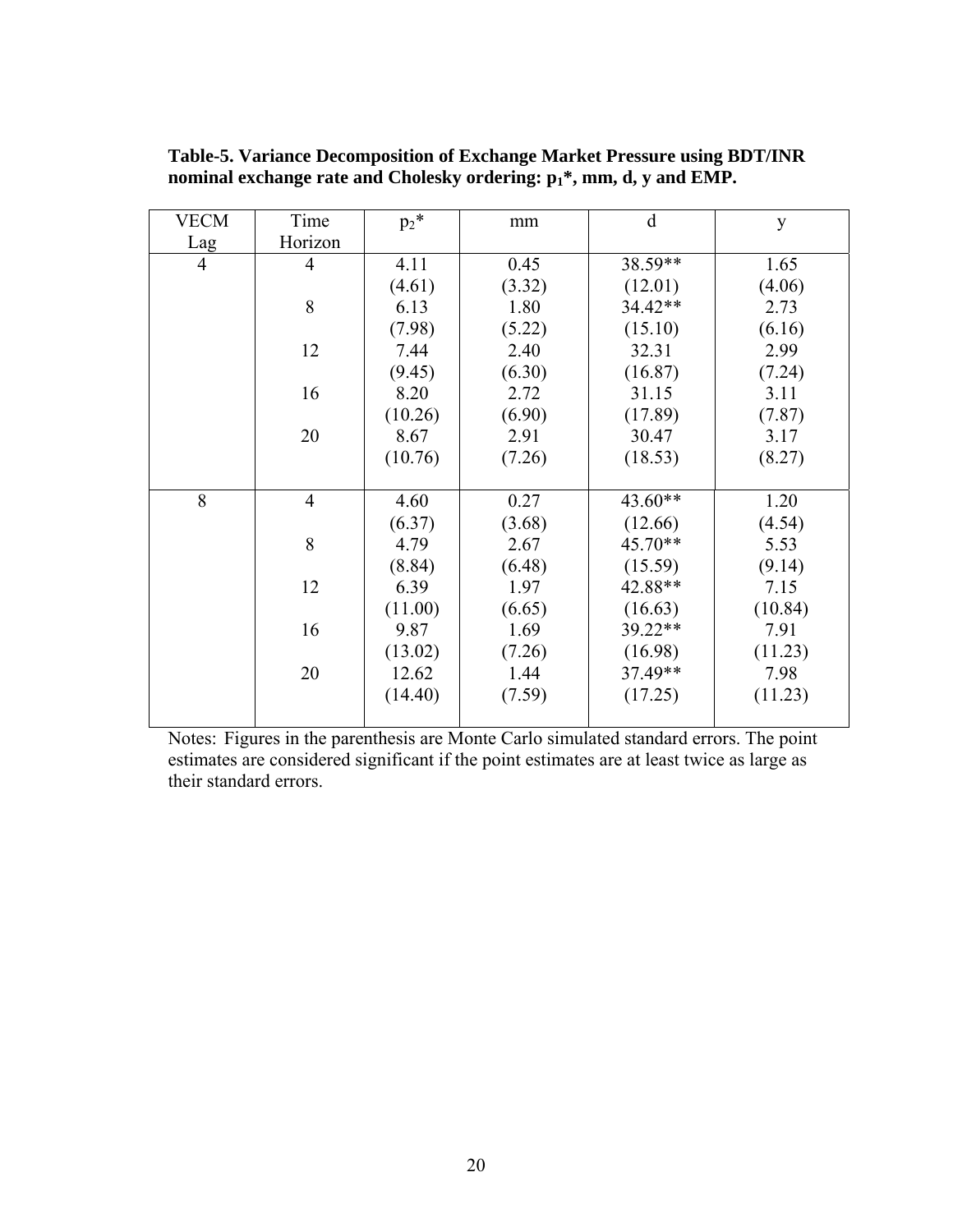Figure-9: Responses of EMP due to shocks to d, mm,  $p_1$ <sup>\*</sup>, and y estimated at lag 4 using BDT/USD exchange rate and Cholesky ordering:  $p_1^*$ , mm, d, y and EMP.

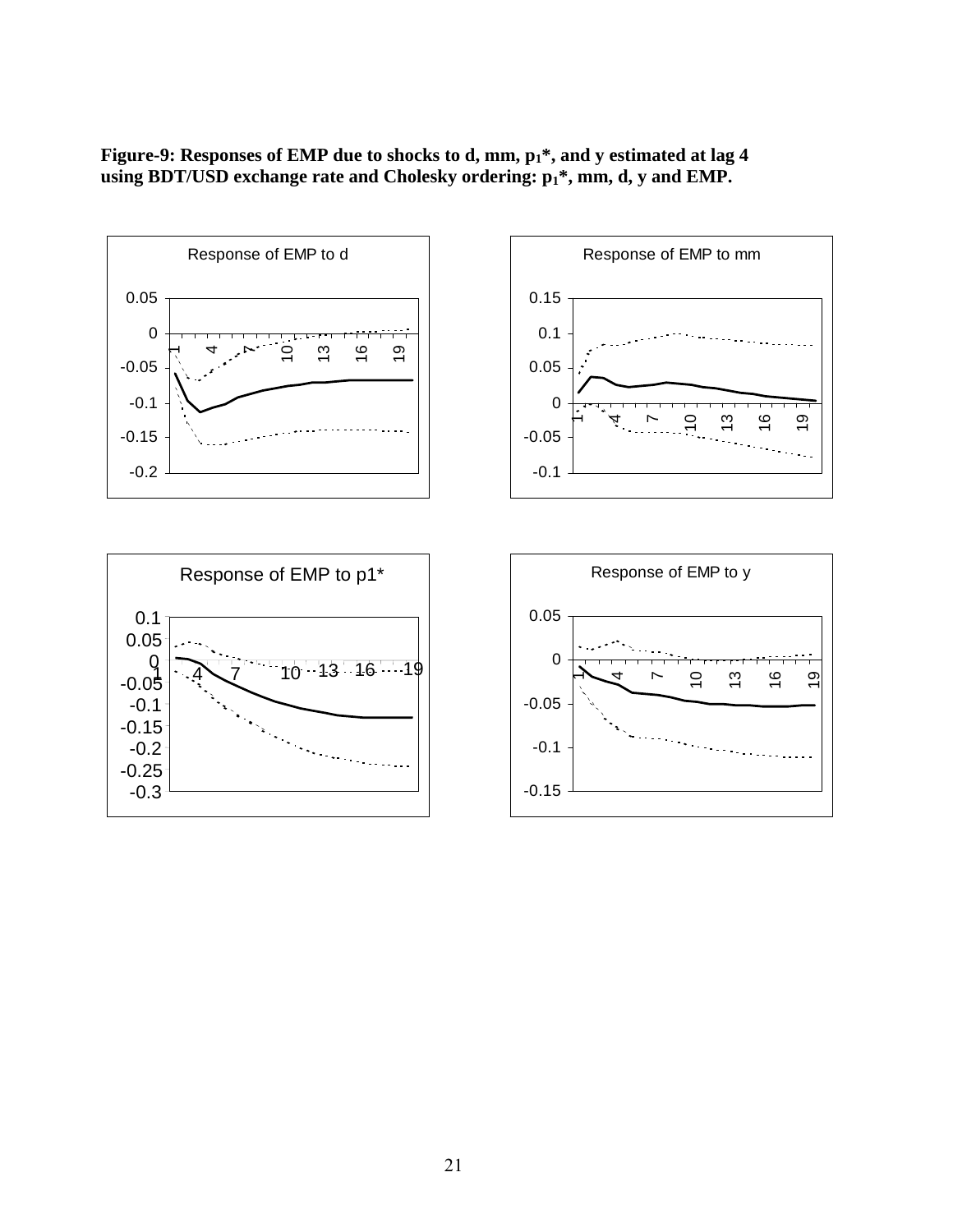Figure-10: Responses of EMP due to shocks to d, mm,  $p_1$ <sup>\*</sup>, and y estimated at lag 8 using BDT/USD exchange rate and Cholesky ordering:  $p_1^*$ , mm, d, y and EMP.

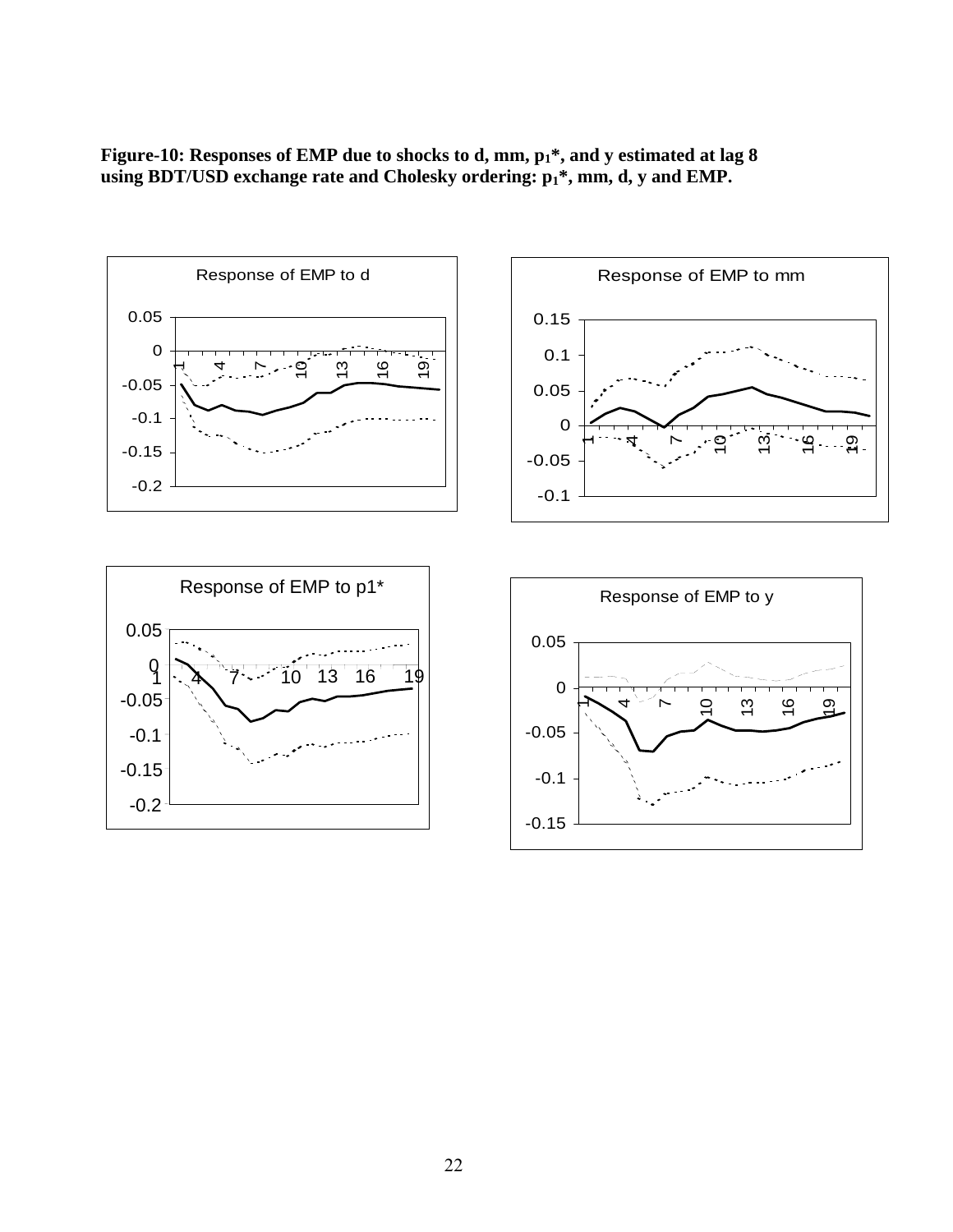Figure-11: Responses of EMP due to shocks to d, mm,  $p_2$ <sup>\*</sup>, and y estimated at lag 4 using BDT/INR exchange rate and Cholesky ordering:  $p_2$ <sup>\*</sup>, mm, d, y and EMP.

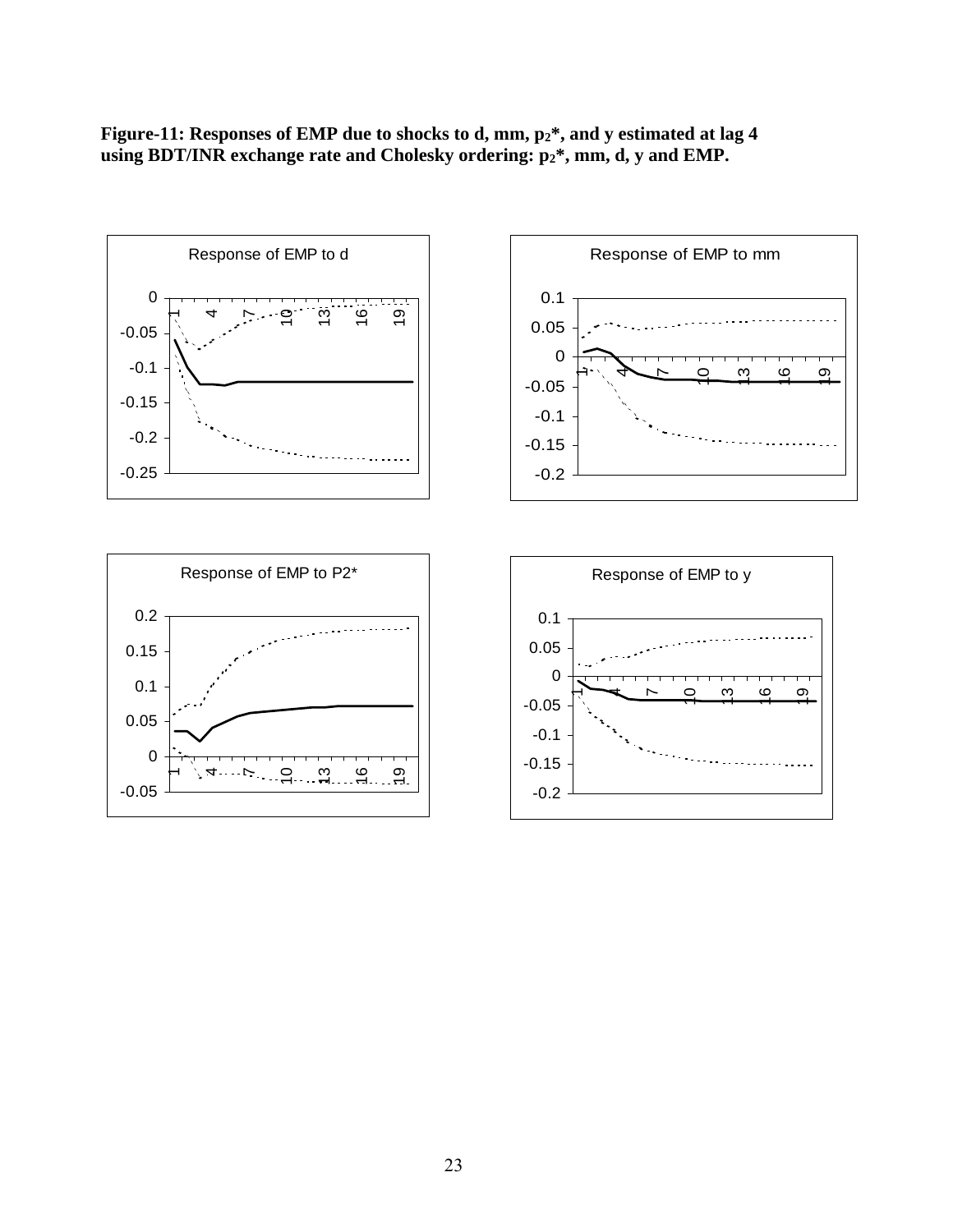Figure-12: Responses of EMP due to shocks to d, mm,  $p_2^*$ , and y estimated at lag 8 **using BDT/INR exchange rate and Cholesky ordering: p2\*, mm, d, y and EMP**

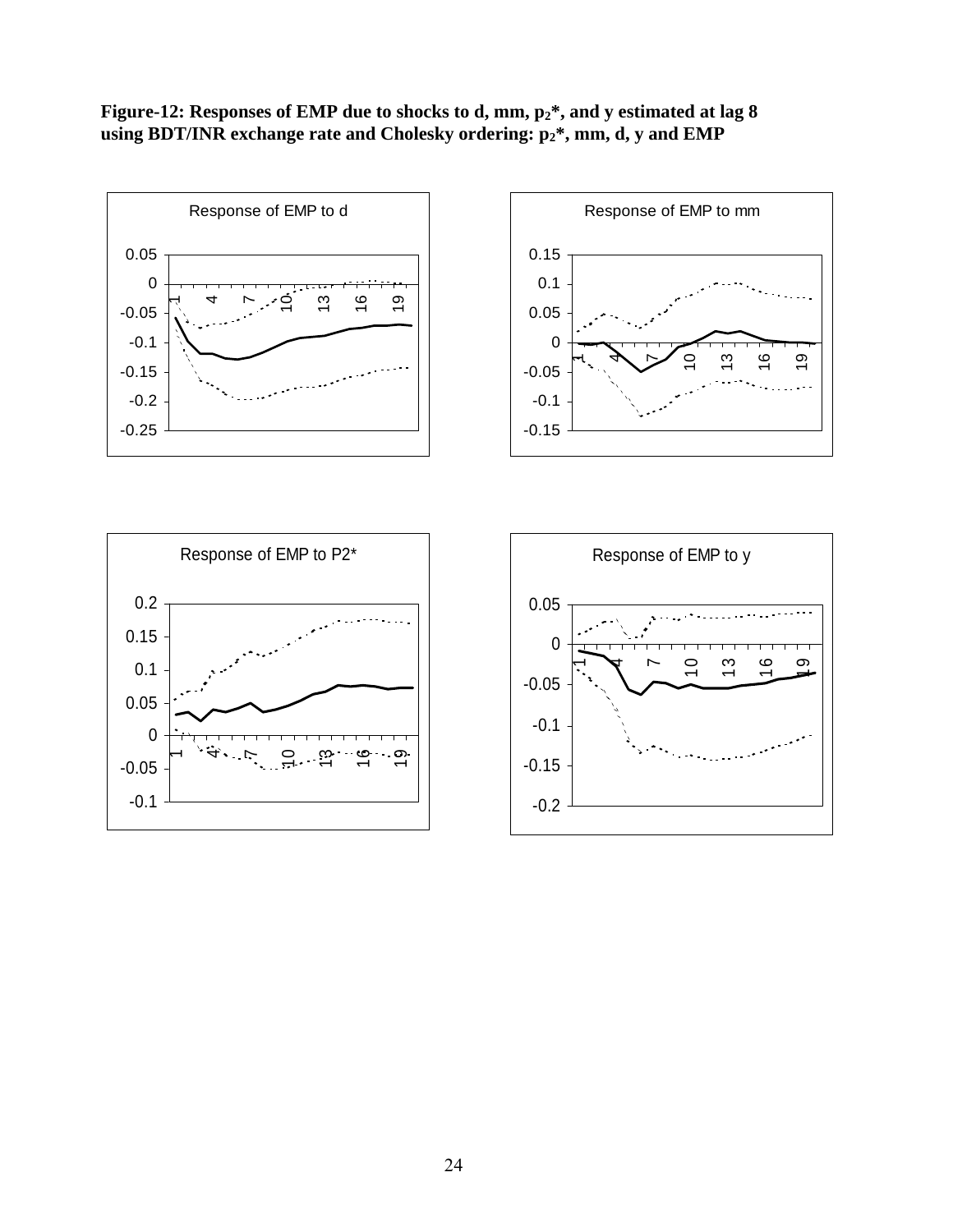## **Appendix: Variable List**

 The data period for this paper is from 1976:2 to 2003:4. The descriptions of the variables used in this paper appear below.

**Foreign Inflation**  $(p_1^*)$  (1995=100) = the percentage change of foreign (India and the U.S.) consumer price index; the raw data on each consumer price index are seasonally adjusted using the X11 procedure in SAS. Then the percentage change of CPI is used as a foreign inflation variable. The seasonally unadjusted quarterly data on consumer price index are available from IMF CD-ROM.

**Real Income (y)**  $(1995=100)$  = the percentage change of real income is used as the real income (y) variable. Again the data on industrial production has been seasonally adjusted using the X11 method in SAS. Similarly, quarterly data on industrial production are available from international financial statistics (IFS) CD-ROM.

**International Reserves (r)** (in Million Taka) =the percentage change of foreign assets (r) of the monetary authorities are used as an international reserves variable. The data on the international reserves are seasonally adjusted using the X11 method in SAS. Quarterly data on the international reserves are available from international financial statistics (IFS) CD-ROM.

**Domestic Credit (d)** (in Million Taka) =the percentage change in the sum of central bank domestic credit to the government and the private sector is used as a monetary policy variable. The data on domestic credit are seasonally adjusted using the X11 method in SAS. The raw quarterly data on the domestic credit are available from the International Financial Statistics (IFS) CD-ROM.

**Exchange Rate (e)** =the percentage change of the nominal exchange rate (BDT/USD) and BDT/INR). Here, BDT/INR rate is the cross rate derived from dividing BDT/USD by INR/USD nominal exchange rate. The data of the nominal exchange rate are available from the International Financial Statistics (IFS) CD-ROM.

**Money Multiplier (mm)** =the percentage change of the money multiplier (mm); the money multiplier is calculated dividing M2 by the monetary base. The seasonally unadjusted data on the M2 and the monetary base are seasonally adjusted using the X11 method in SAS. The seasonally unadjusted data of M2 and the monetary base are available from IMF CD-ROM.

 $Q=(e/r) = Q$  is calculated dividing the percentage change of the exchange rate by the percentage change of the international reserves.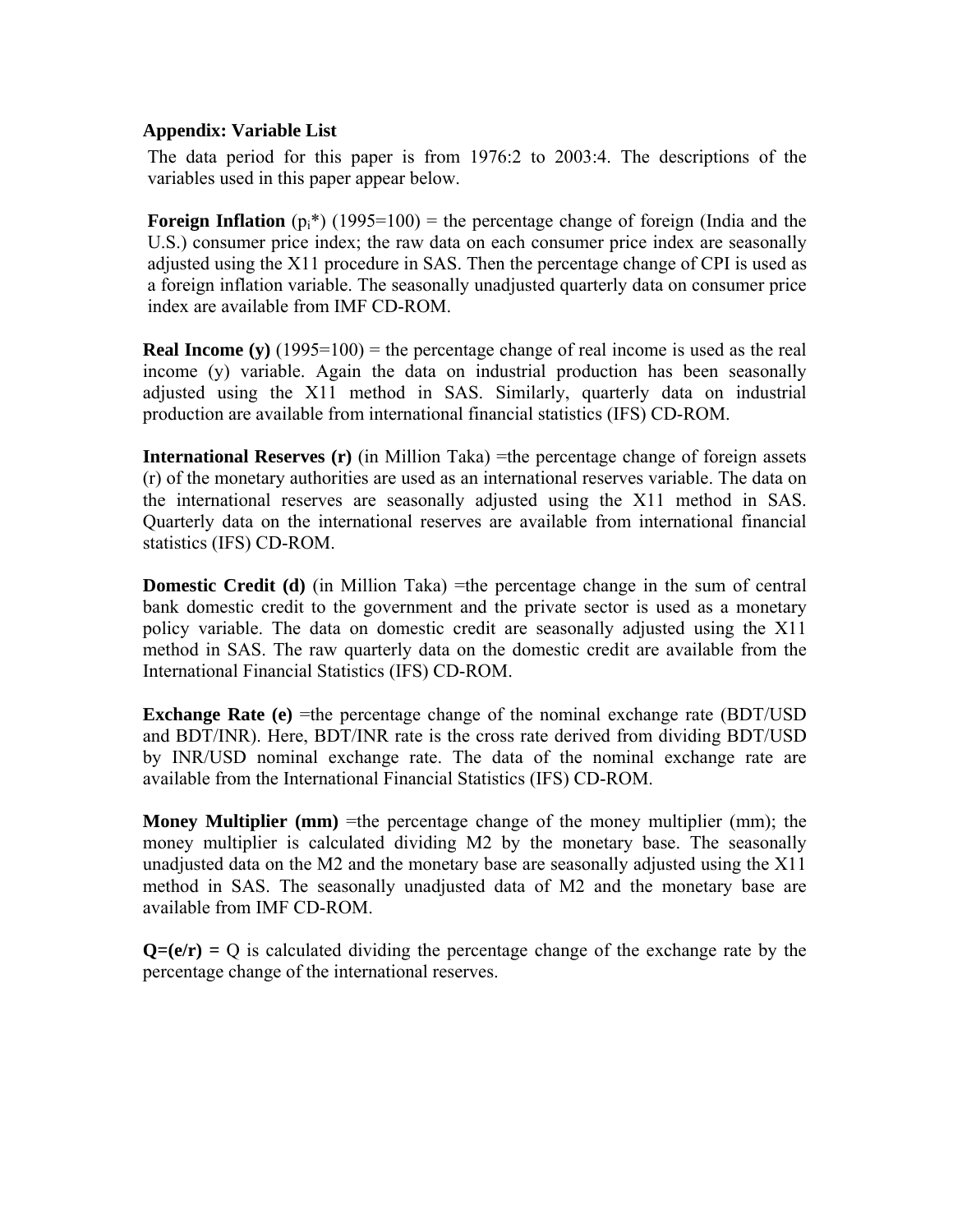#### **References:**

- Bahmani-Oskooee, M.; Shiva, Reza, "A Method of Detecting Whether a Central Bank Engages in the Black Market for Foreign Exchange: Evidence from Iran," *Economics Letters*, Vol.60, (1998), pp.97-103.
- Connolly, Michael; Silveira, Jose, Dantas, D., "Exchange Market Pressure in Postwar Brazil: An Application of the Girton-Roper Monetary Model," *American Economic Review,* Vol.69, n3, (1979), pp.448-454.
- Davidson, R.; Godfrey, L.; MacKinnon, J.G., "A Simplified Version of the Differencing Test," *International Economic Review*, 26, (1985), pp.639-47.
- Dickey, David; Fuller, W. A., "Likelihood Ratio Statistics for Autoregressive Time Series with a Unit Root," *Econometrica,* 49, (1981), pp.1057-72.
- Enders, W., "*Applied Econometric Time Series,*" New York, NY; *John Wiley & Sons, Inc*, (1995).
- Engle, Robert E.; Clive W.J. Granger, "Cointegration and Error Correction: Representation, Estimation, and Testing," *Econometrica,* 55, (March 1987), pp.251-76.
- Girton, Lance; Roper, Don, "A Monetary Model of Exchange Market Pressure Applied to the Postwar Canadian Experience," *American Economic Review,* Vol.67, Issue3, (1977), pp.537-548.
- Hodgson, John, S.; Schneck, Ronald, G. "Stability of the Relationship between Monetary Variables and Exchange Market Pressure: Empirical Evidence," *Southern Economic Journal,* Vol.47, n4, (1981), pp.941-58.
- Johansen, Soren; Juselius, Katerina, "Maximum Likelihood Estimation and Inference on Cointegration with Application to The Demand for Money," *Oxford Bulletin of Economics and Statistics,* 52, (1990), pp.169-209.
- Kim, Inchul, "Exchange Market Pressure in Korea: An Application of the Girton- Roper Monetary Model: Note," *Journal of Money, Credit and Banking*, Vol.17, n2, (1985), pp.258-263.
- Mah, Sheen, Jai, "Exchange Market Pressure in Korea: Dynamic Specifications,"*Applied Economics Letters*, Vol.5, (1998), pp.765-768.
- Mathur, Priya, "An Exchange Market Pressure Model for India," *Indian Economic Review*, Vol.XXXIV, n2, (1999), pp.127-148.
- Pentecost, J. E.; Hooydonk, V. C; Poeck, V. A., "Measuring and Estimating
- Exchange Market Pressure in the EU," *Journal of International Money and Finance,* Vol.20, (2001), pp.401-418.
- Pollard, Stephen, "Foreign Exchange Market Pressure and Transmission of International Disturbances: The case of Barbados, Guyana, Jamaica, and Trinidad & Tobago," *Applied Economics Letters*, Vol.6, (1999), pp.1-4.
- Rilstone, P., "A Sample Bera-Jarque Normality Test for Nonparametric Residuals," *Econometric Review*, 1, (1992), pp.355-65.
- Tanner, Evan, "Exchange Market Pressure and Monetary Policy: Asia and Latin America in the 1990s," *IMF Staff Papers*, Vol.47, n3, (2001), pp.311-333.
- Thursby, J.G, Schmidt, P.,"Some Properties of Tests for Specification Error in a Linear Regression Model," *Journal of American Statiscal Association*,72, (1977), pp.635- 45.